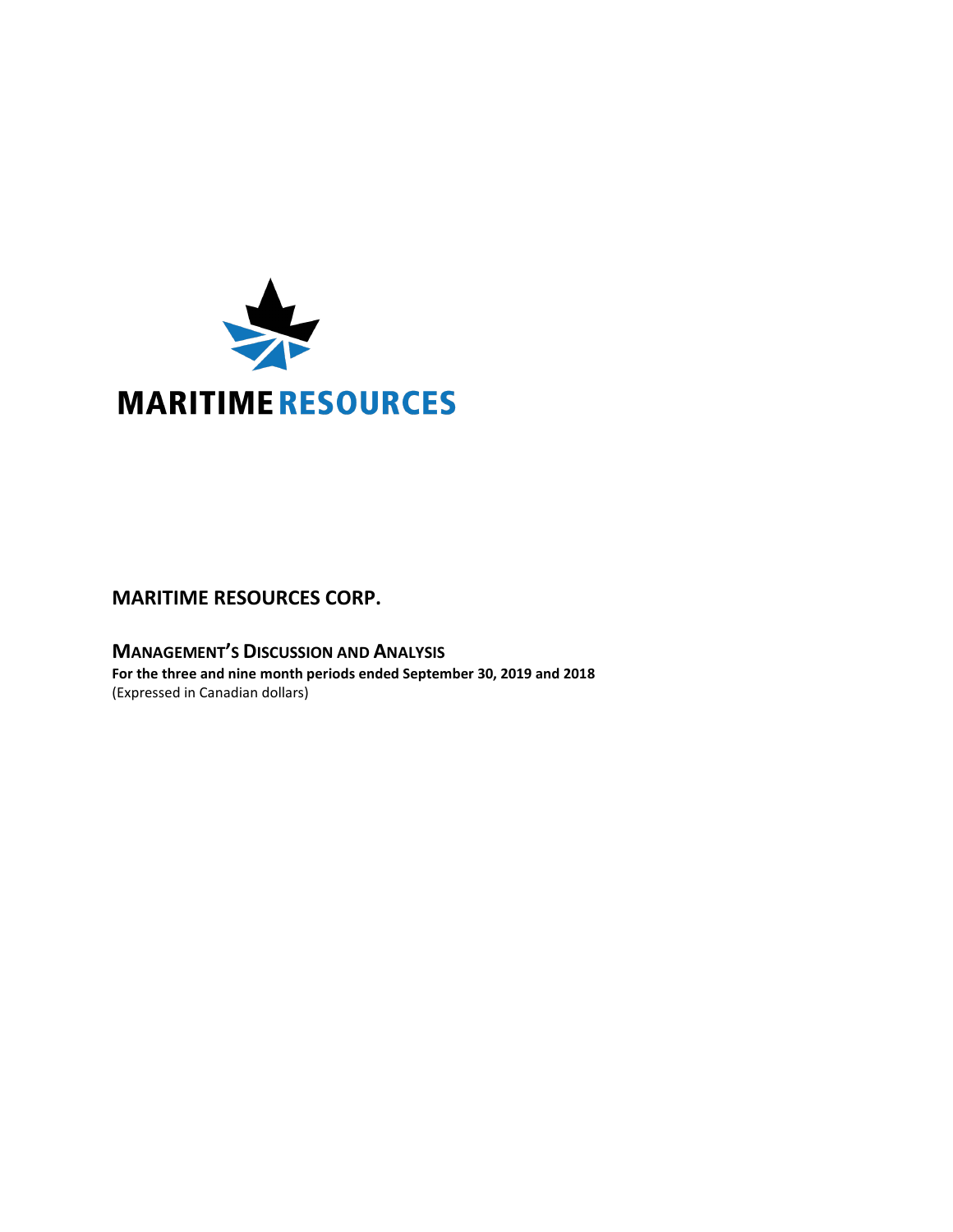

This Management's Discussion and Analysis ("MD&A") of Maritime Resources Corp. ("Maritime" or the "Company") is dated November 25, 2019 and provides an analysis of our interim financial results for the three and nine month periods ended September 30, 2019 and 2018. This MD&A should be read in conjunction with Maritime's condensed interim financial statements and notes thereto for the three and nine month periods ended September 30, 2019 and 2018 (the "Financial Statements"), which are prepared in accordance with International Financial Reporting Standards ("IFRS") as issued by the International Accounting Standards Board ("IASB"), available on www.sedar.com. This MD&A contains forward-looking statements that are based on management's current expectations, are not historical in nature and involve risks and uncertainties. Forward-looking statements are not guarantees as to Maritime's future results as there are inherent difficulties in predicting future results. Accordingly, actual results could differ materially from those expressed or implied in forward-looking statements (please see "Cautionary Note Regarding Forward-Looking Information" below). The Company's common shares trade on the Toronto Venture Stock Exchange (the "TSX-V") under the stock trading symbol MAE. Additional information relevant to the Company's activities, including the Company's audited financial statements, can be found at www.sedar.com or the Company's website at www.maritimeresources.com.

Maritime is a Canadian-based junior gold and base metals exploration company focused on re-starting its past producing Hammerdown gold mine, located near the Baie Verte Mining District and Springdale in Newfoundland and Labrador as well as exploration on its other properties in the region. Maritime holds a 100% interest in the Green Bay Property, which hosts the former Hammerdown gold mine including resource estimates on two gold deposits, the Hammerdown and the Orion deposits, separated by a 1.5 kilometre distance.

# **QUARTERLY HIGHLIGHTS**

- Discovered a new area of gold mineralization as a result of a regional exploration program at its 100% owned Whisker Valley project and has expanded the field mapping and sampling program and had expedited the mobilizing of equipment to the property to initiate trenching and diamond drilling.
- Completed a regional 1,934 line-kilometre Airborne Magnetic Survey over the Green Bay, Whisker Valley and Gull Ridge properties.
- Completed the 2019 infill diamond drilling program at the Hammerdown mine site; 3,562 metres of infill drilling in 19 drill holes to aiming to convert additional resources into the higher confidence Measured and Indicated categories from Inferred.
- Completed a Volterra induced polarization ("IP") survey (100-metre line spacing) totalling approximately 19.6 kilometres over 14 lines ranging from 750 metres to 1,900 metres in length at the Hammerdown project.
- Completed a downhole IP survey at Hammerdown on two deep drill holes from 2011 (HD-11-01/02) at depths of 400 metres and 500 metres, respectively.

#### **2019 OUTLOOK**

#### *Hammerdown Gold Project*

2019 is a critical year for Maritime as it is focusing its efforts to advance the Hammerdown gold project towards a production decision. During the second half of 2019, Maritime continues to investigate the potential for a lower capital, higher margin project design at Hammerdown that will include a greater emphasis on selective open pit mining followed by underground mining. Management anticipates that the capital costs for such a project could be kept to a minimum and that the starter pit approach would allow for quicker access to the near vertical, high-grade veins. The key to success for this approach is developing a detailed mine production schedule and completing further investigations and trade-off analyses for mineral processing options.

Maritime continues to progress its environmental baseline studies and accelerate its engagement with the local community and regulatory agencies to support the planned feasibility study and project permitting during 2020. The final footprint of the proposed mine will be determined through various engineering studies and will endeavour to minimize environmental impact using industry best practices.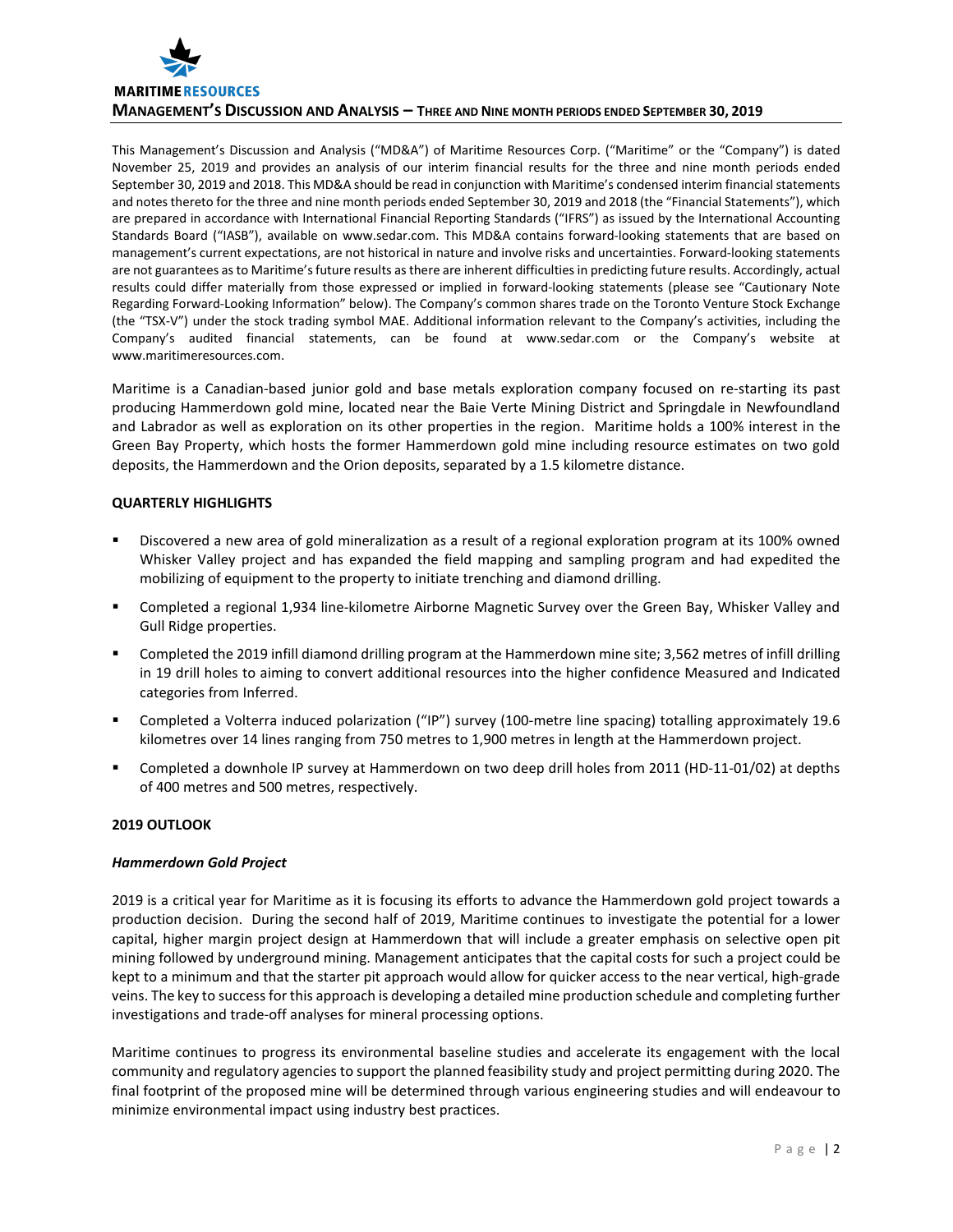## *2019 Exploration Plans*

Throughout 2019, exploration spending on Maritime's projects will focus primarily on areas within the Hammerdown and Rumbullion deposits that could enhance the upcoming mine plan. Maritime will target high margin areas with an infill drilling program designed to convert inferred resources into the higher confidence measured and indicated mineral categories that can be used later in a feasibility study. The Company will also focus exploration efforts on "near-deposit" targets such as the area between the Hammerdown and Orion deposits and the Rumbullion East vein systems in an effort to grow the existing resource base.

To the northeast of the Hammerdown gold project, the Hammerdown Deformation Zone, which is host to the Hammerdown and Orion gold deposits and the Golden Anchor target, is abruptly faulted along a fold hinge. The stratigraphy in the area takes a north-south strike along the Catchers Pond/Beetle Pond Fault Zone. The Company is systematically exploring this highly prospective trend and an exploration grid has been established to guide the next phases of work, which will include soil geochemical surveys and an Induced Polarization (IP) geophysical survey to test the area for styles of mineralization that are similar to the high grade Hammerdown deposit located 1.3 kilometres to the southwest. Gold deposits in the area, including Hammerdown, have a strong and distinct chargeability response which makes IP surveys an effective exploration tool in identifying new targets.

Maritime will also continue with its exploration work at the Whisker Valley Property. In 2019, the Company commenced a widespread soil geochemical survey to the north of the 2018 drilling campaign at the Whisker Valley Property, where several high-grade gold intersections were encountered below the trenched outcrop (see press release dated February 25, 2019). The Company announced that it has discovered a new area of mineralization at Whisker Valley and has expanded its prospecting, soil sampling and trenching campaigns for the remainder of 2019 to cover the prospective trends and will continue to systematically explore and identify new veins and prospective areas to focus future exploration drilling campaigns.

#### **OVERVIEW**

The Company is a gold and base metals exploration company with a focus on Canadian mining opportunities with advanced exploration assets in Newfoundland and Labrador, Canada. Maritime holds a 100% interest in the Green Bay Property, which hosts the former producing Hammerdown gold mine, located near the Baie Verte Mining District and Springdale, Newfoundland and Labrador. Maritime also has a number of highly prospective gold exploration projects including the Whisker Valley and Gull Ridge properties, strategically located on the Baie Verte and Springdale Peninsulas; a prolific gold and base metals mining district.

The Hammerdown project contains measured and indicated mineral resources of 925,670 tonnes grading 10.6 gpt Au for 315,535 ounces of gold and inferred mineral resources of 1,557,000 tonnes grading 7.53 gpt Au for 377,000 ounces of gold. The Orion deposit contains measured and indicated mineral resources of 1,096,500 tonnes grading 4.47 gpt Au for 157,600 ounces of gold and inferred mineral resources of 1,288,000 tonnes grading 5.44 gpt gold for 225,300 ounces.

CIM definition standards were followed for the mineral resource estimate. The mineral resource models used Ordinary Kriging grade estimation within a three-dimensional block model with mineralized zones defined by wireframed solids. A cut-off grade of 3.0 gpt Au over 1.2 m was used for reporting mineral resources with capping of gold grades at 125 gpt Au at Hammerdown and 50 gpt Au at Orion. A specific gravity of 2.84 was applied. For additional information relating to the Hammerdown gold project, including the Orion deposit, refer to the NI 43-101 technical report entitled "Pre-Feasibility Study Technical Report, Green Bay Property" with an effective date of March 2, 2017, which is available on the Company's profile a[t www.sedar.com.](http://www.sedar.com/)

*Mineral resources that are not mineral reserves do not have demonstrated economic viability. Mineral resource estimates do not account for mineability, selectivity, mining loss and dilution. These mineral resource estimates include inferred mineral resources that are considered too speculative geologically to have economic considerations applied to them that would enable them to be*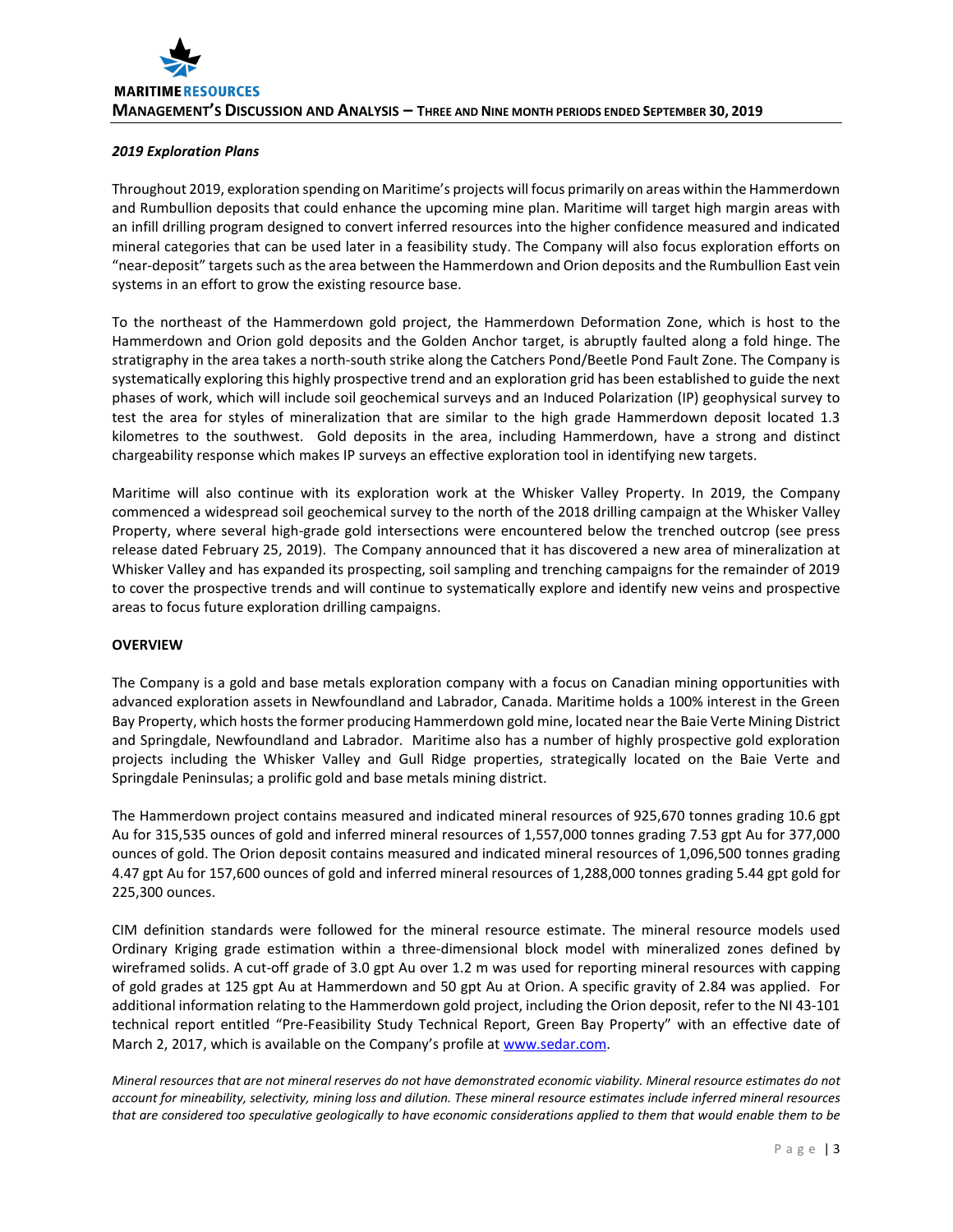

*categorized as mineral reserves. There is also no certainty that these inferred mineral resources will be converted to the measured and indicated categories through further drilling, or into mineral reserves, once economic considerations are applied.*

Exploration activities are administered on site by the Company's Project Manager, NL Properties, Larry Pilgrim, P.Geo. In accordance with National Instrument 43-101 Standards of Disclosure for Mineral Projects, Mr. Pilgrim is the Qualified Person for the Company and has prepared, validated and approved the technical and scientific content of this MD&A. The Company strictly adheres to CIM Best Practices Guidelines in conducting, documenting, and reporting its exploration activities on its exploration projects.

The Hammerdown gold deposit was successfully mined by Richmont Mines between 2000 and 2004 when gold prices averaged US\$325/oz. During its operation, a total of 291,400 tonnes of ore were extracted, at an average grade of 15.83 gpt Au, recovering a total of 143,000 ounces of gold at an 8 gpt cut-off. All of the ore was processed at the Nugget Pond mill, now owned and operated by Rambler Metals and Mining Canada Limited, with an average gold recovery of 97.1%. Mining terminated in 2004 due to low gold prices with extensive gold mineralization remaining, although uneconomic at that time. The Orion gold deposit consists of two main vein systems, both of which are exposed on surface and open along strike, and down plunge to the northeast.

The Company has also entered into four option to purchase agreements for projects within 10 kilometres of its Hammerdown project (see Exploration section below).

The Whisker Valley properties are earlier stage exploration targets that have returned excellent results from the first phase trenching and geophysical programs carried out in late 2017 and the first two quarters of 2018. During the fourth quarter of 2018, the Company completed a first stage drill program of approximately 650 m to follow up on the success of the early stage programs.

On April 12, 2019, the Company announced that it closed a non-brokered private placement raising aggregate gross proceeds of \$6,092,500 through the issuance of a combination of units (the "Units") at a price of \$0.10 per Unit and flow-through units (the "FT Units") at a price of \$0.12 per FT Unit (the "Offering"). The Company issued a total of 56,896,662 Units and FT Units; 36,755,000 Units and 20,141,662 FT Units. Each unit consisted of one common share and one-half (1/2) of one transferable common share purchase warrant that entitles the holder to acquire one common share of the Company at a price of \$0.15 per common share for a period of 24 months following the closing date of the Offering. The Company paid aggregate finders' and advisory fees to certain brokers of \$412,909 and 3,863,294 finders' warrants, including \$156,532 and 1,563,273 finders' warrants to Dundee Goodman Merchant Partners, a division of Goodman & Company, Investment Counsel Inc. As an advisor, Sprott Capital Partners LP received \$156,532 and 1,563,273 finders' warrants, and for certain orders, received finders' fees in the aggregate of \$11,995, for services related to its engagement. Following the financing, Dundee Corporation's wholly owned subsidiary, Dundee Resources Limited now owns 36,932,036 shares of Maritime, representing an approximate 19.54% interest.

On August 1, 2019, Maritime announced the retirement of Bernard Kahlert, P.Geo. who served as Vice President of Exploration for the Company.

In February 2019, the Company announced the appointment Mr. Garett Macdonald as President and Chief Executive Officer, Ms. Germaine Coombs as Chief Financial Officer and Ms. Lorna MacGillivray as Corporate Secretary.

#### **EXPLORATION**

Maritime's Green Bay, Whisker Valley and Gull Ridge properties straddle two major fault systems, the Baie Verte Fault Line and the Green Bay Fault. It is believed that these regional fault structures and closely related splay faults played a significant role in the formation of gold and base metal mineralization in the area. The properties were selected to target the gold potential along this significant regional structural belt, that has juxtaposed a wide variety of rock types originating from a variety of depositional environments. The Baie Verte Peninsula properties include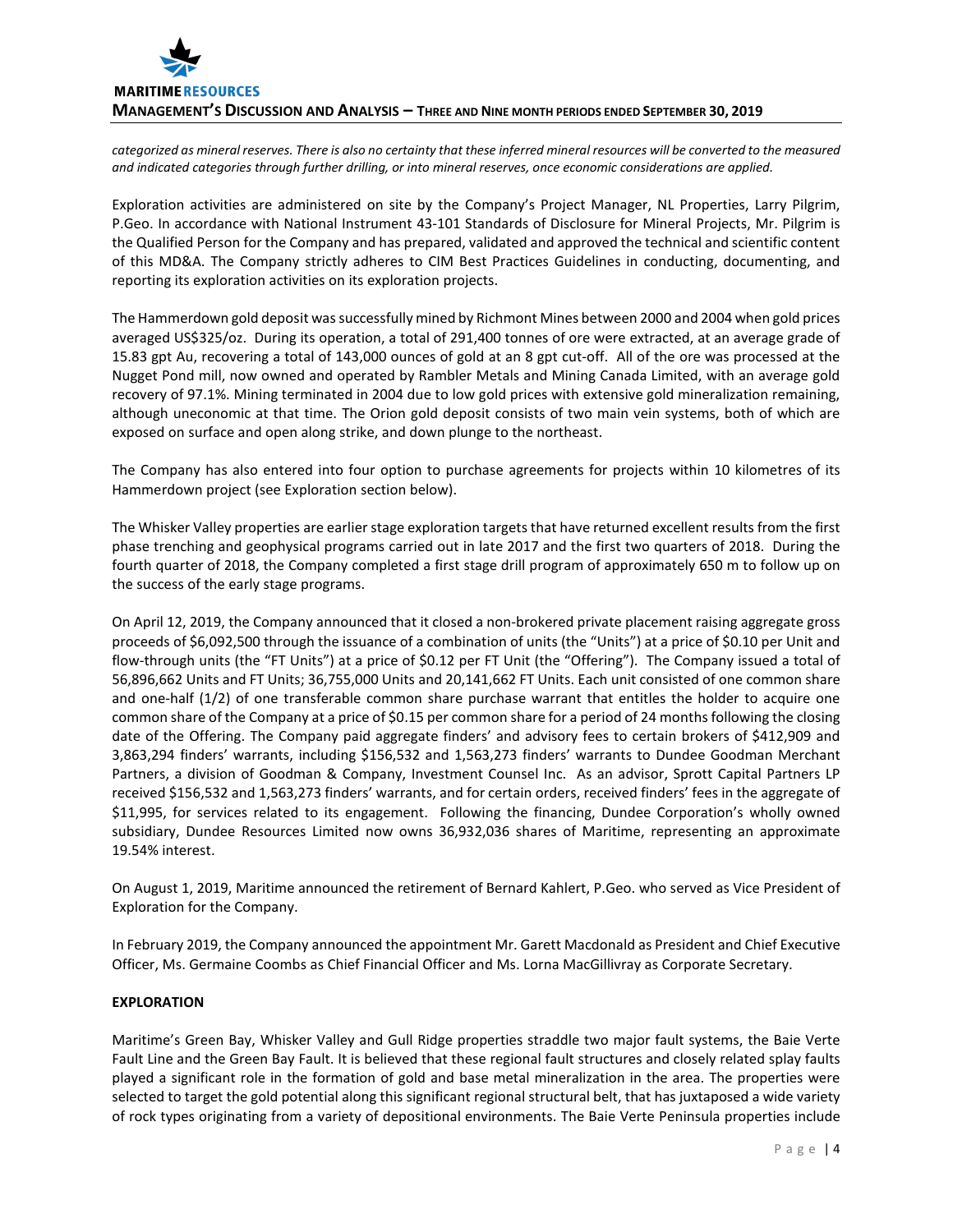

an association with a regional deep crustal fault zone and important conduits for gold bearing fluids. Gold mineralization is epigenetic, structurally-controlled and often associated with splays or secondary structures off regional-scale fault zones; and gold mineralization occurs in a wide range of rock types, and styles.

Maritime's exploration to date on its Green Bay and Whisker Valley projects has recognized the importance of these large-scale regional structures as the conduits for the localization and transport of mineralizing fluids and the secondary splay structures as a depositional environment for these gold rich fluids. This mineralizing system has been productive and formed the Hammerdown Mine gold deposit where high-grade gold and significant widths have been demonstrated. Similarities have also been recognized between the mineralization at Hammerdown with the gold mineralization discovered on Maritime's adjacent Whisker Valley property.

The results achieved to date on the Whisker Valley and Gull Ridge properties have been encouraging. In 2019, Maritime has an extensive exploration plan in place, focusing on advancing major gold targets identified to date and regional property wide exploration to identify new targets that may have been overlooked as a result of the patchwork nature of the historical work. The 2019 program entails geological and structural mapping, sampling, ground geophysics, trenching and diamond drilling. In July 2019, the Company completed a regional 1,934 linekilometre and high-resolution airborne gradient magnetic and VLF survey over the Green Bay, Whisker Valley and Gull Ridge properties to enhance the regional geological model and identify prospective corridors and locations for the next phases of detailed ground exploration, including soil geochemical sampling and ground IP surveys.

# **Green Bay Project**

Maritime's Green Bay property in central Newfoundland and Labrador hosts the Company's gold and base metal deposits. The recently closed (2004) Hammerdown Mine includes the adjacent Rumbullion and Muddy Shag Gold deposits. The Orion Gold deposit is situated 1.5 kilometres to the Southwest and the Lochinvar base-precious metal VMS deposit is located one kilometre east of Hammerdown.

The main Hammerdown deposit is cut off by a major fault and geological interpretations currently favours that part of the deposit has been offset at depth. An exploration model is being developed to test for the extension of this deposit. The Rumbullion vein system extends for 800 metres to the northeast of the current deposit area and represents a further opportunity to add new, shallow resources into the Hammerdown resource base. Recent optioning of the adjacent Inomin Resources property has added further potential extension to the Rumbullion trend.

# *Hammerdown 2019 Infill Program*

The 2019 infill program was completed with a total of 19 diamond drill holes for 3,562 metres within the Hammerdown and Rumbullion deposit areas. The purpose of the 2019, and 2018, infill programs was to fill in specific gaps in the data in order to convert additional resources into the higher confidence Measured and Indicated Mineral Resource categories from Inferred.

The 2019 drilling of the Inferred Mineral Resources at the Hammerdown gold deposit was successful in defining the continuity of a number of the gold veins in the hanging wall and footwall to the historical mining, as well as continuity of the vein system below the mined-out areas. It is important to note as well that the 2019 drilling also intersected an intensely altered and mineralized unit referred to as a sheared felsic volcanic (SFV). The SFV unit was also sampled in the 2018 drilling campaign and returned gold grades up to 3.54 g/t Au over 2.63 meters (See press release June 4th, 2018). These lower grade intersections are significant in that they are close to surface. Historically this unit was overlooked and was not included in the Mineral Resources and may add additional ounces to the current Hammerdown resource.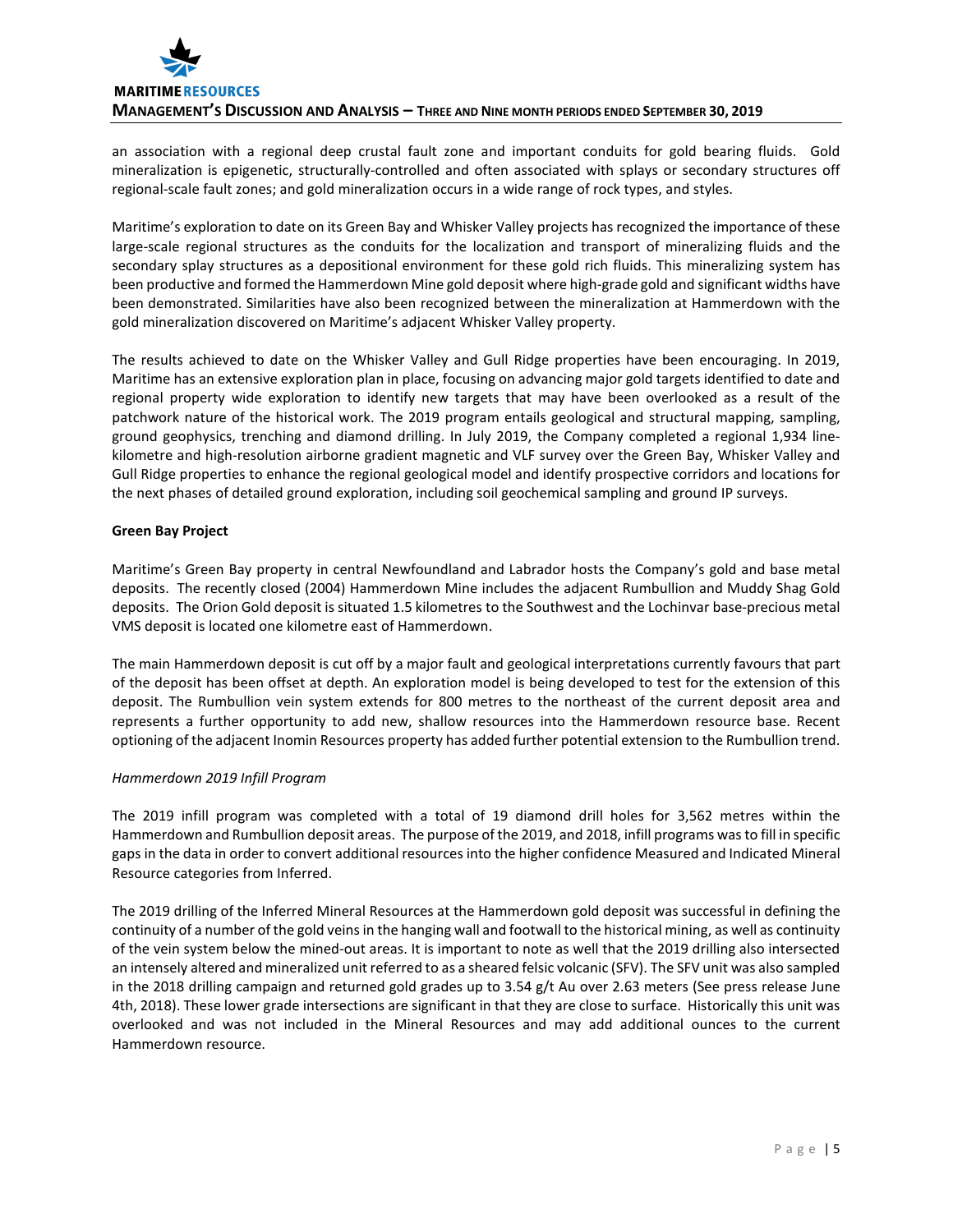

Program highlights included: (for complete table of assay results and hole locations, see press release dated July 11, 2019)

- 13.7 grams per tonne ("gpt") gold ("Au") over 1.2 m, including 18.0 gpt Au over 0.91 m in drill hole MP-19-64
- 21.2 gpt Au over 1.2 m, including 28.0 gpt Au over 0.9 m in drill hole MP-19-64
- 4.6 gpt Au over 4.8 m, including 15.1 gpt Au over 1.2m in drill hole MP-19-64
- 5.0 gpt Au over 2.4 m, including 54.6 gpt Au over 0.2 m in drill hole MP-19-58
- 3.5 gpt Au over 1.3 m, including 10.3 gpt Au over 0.5 m in drill hole MP-19-57
- 9.9 gpt Au over 1.4 m, including 33.4 gpt Au over 0.4 m in drill hole MP-19-50
- 10.0 gpt Au over 1.1 m, including 53.7 gpt Au over 0.2 m in drill hole MP-19-48
- 15.0 gpt Au over 1.3 m, including 24.3 gpt Au over 0.3 m in drill hole MP-19-66

*Reported core lengths represent 70-100% of true widths and are supported by well-defined mineralization geometries derived from historical drilling.*

#### *Hammerdown 2018 Drilling Program on the J, K and L Veins*

The Company completed 1,733 m of drilling in 31 drill holes immediately south of the historical open pit mining area. The program was designed to follow up on the unmined J, K L and M3 gold rich quartz/sulphide vein system that was outlined from a surface trenching program late 2017 and to test the mineralization in the top 30 m below surface. The goal of the program was to outline a new mineral resource that could potentially be evaluated as a start-up open pit mining operation. During start-up of the original Hammerdown Mine in 2000, Richmont produced approximately 8,500 ounces from the small open pit over a period of just four months before commencing underground operations.

Drill core assays from the Phase 1 diamond drill hole program reported over 100 significant gold assay intercepts in the area immediately southwest and south of the historical open pit mining. A number of the previously designated gold vein zones were intersected in the 2018 program including the J, K, L and M3 vein system. The drilling also identified lower grade zones (1 to 5 gpt Au assays) newly designated as the SFV (sheared felsic volcanic) and QFP (quartz feldspar porphyry) which were not adequately sampled and assayed during the historical exploration and mining period. This newly identified lower grade mineralization is close enough to surface to be captured into a new open pit shell or smaller satellite shell.

The Phase 1 drill hole collars were surveyed and brought into the Company's 3D software to evaluate the continuity of zones. These results will be compiled along with all the available historical drilling data in the area to determine if these new shapes can be used to establish a resource/reserve as an open pit shell design.

| Vein/Zone           | <b>Drill Hole</b> | <b>From</b> | To    | Width (m) | Au (gpt) |
|---------------------|-------------------|-------------|-------|-----------|----------|
| K1 Zone             | MP-18-31          | 22.85       | 23.88 | 1.03      | 6.66     |
|                     | Includes          | 22.85       | 23.21 | 0.36      | 13.79    |
| K <sub>2</sub> Zone | MP-18-31          | 26.75       | 29.00 | 2.25      | 2.11     |
| K <sub>3</sub> Zone | MP-18-31          | 36.20       | 37.72 | 1.52      | 2.78     |
| K1 Zone             | MP-18-34          | 29.83       | 31.03 | 1.20      | 3.12     |
|                     | <b>Includes</b>   | 30.33       | 30.53 | 0.20      | 18.20    |
| K1 Zone             | MP-18-36          | 73.11       | 74.07 | 0.96      | 2.96     |
| <b>SFV</b>          | MP-18-37          | 16.07       | 17.84 | 1.77      | 1.77     |
| K1 Vein             | MP-18-39          | 68.50       | 69.70 | 1.20      | 10.95    |
|                     | Includes          | 69.00       | 69.20 | 0.20      | 54.32    |
| <b>K2 Vein</b>      | MP-18-42          | 12.20       | 13.64 | 1.44      | 27.20    |
|                     | Includes          | 12.70       | 13.14 | 0.44      | 88.60    |
| K3 Vein             | MP-18-42          | 14.53       | 16.29 | 1.76      | 3.87     |

#### **Table 1. Significant Drill Hole Intersections -- Hammerdown 2018 Drilling Program on the J, K and L Veins**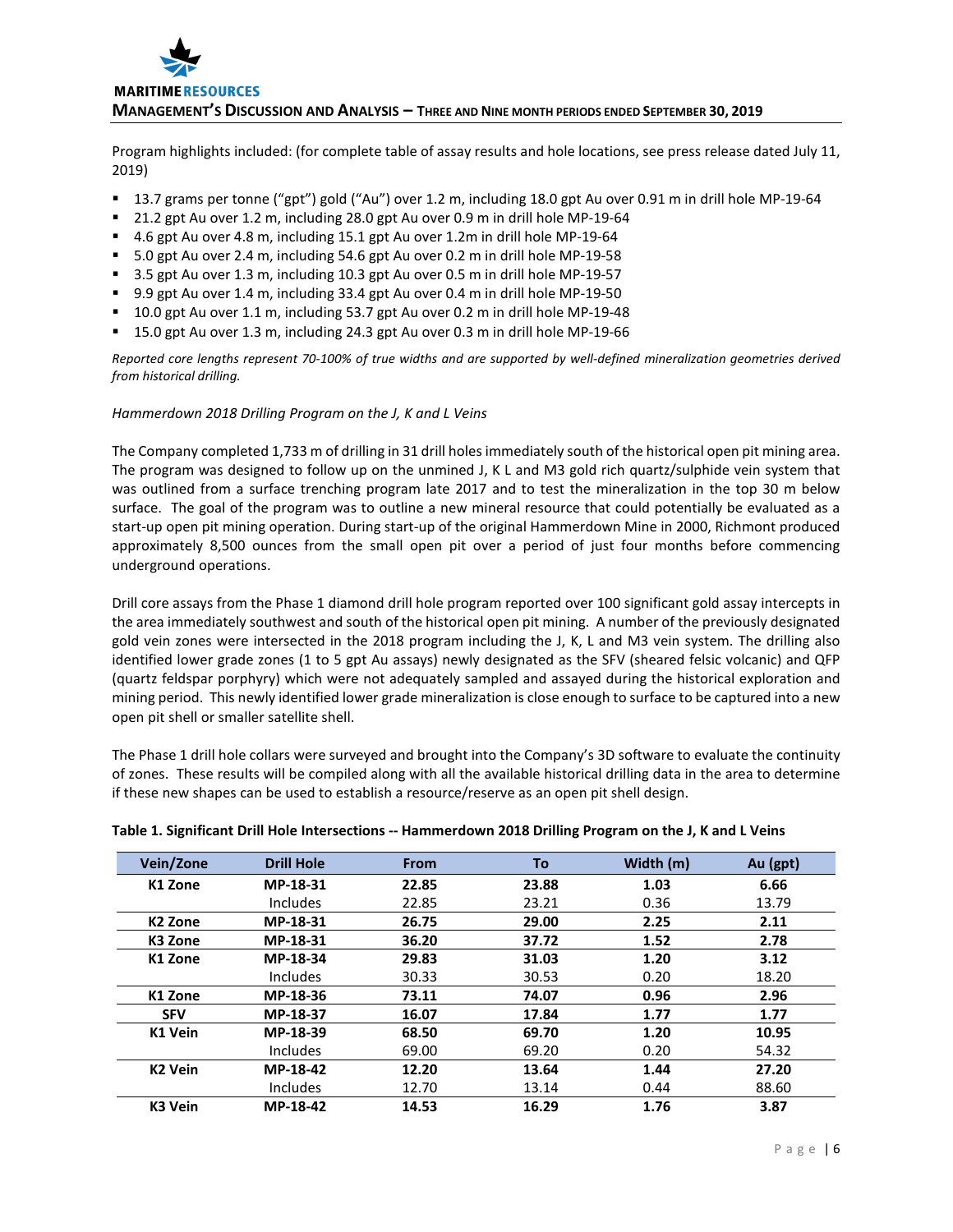| Vein/Zone        | <b>Drill Hole</b> | From  | To    | Width (m) | Au (gpt) |
|------------------|-------------------|-------|-------|-----------|----------|
|                  | <b>Includes</b>   | 14.53 | 15.03 | 0.50      | 9.84     |
| <b>SFV</b>       | MP-18-44          | 41.22 | 42.58 | 1.36      | 1.99     |
| <b>SFV</b>       | MP-18-46          | 21.00 | 22.00 | 1.00      | 2.21     |
| <b>QzPy Vein</b> | MP-18-47          | 12.59 | 14.11 | 1.52      | 3.36     |
|                  | <b>Includes</b>   | 13.19 | 13.61 | 0.42      | 11.89    |

**MANAGEMENT'S DISCUSSION AND ANALYSIS – THREE AND NINE MONTH PERIODS ENDED SEPTEMBER 30, 2019**

During the third quarter of 2018, the Company finalized an Option to Purchase Agreement with Inomin Mines Inc. to earn a 100% interest in a property comprised of two separate claim blocks consisting of a total of 129 claim units covering over 3,225 hectares (the "King's Point Property"). The King's Point Property covers geological extensions to the Company's Hammerdown gold deposit that host a number of high-grade gold veins and base metal occurrences.

The northern claim block is located within two kilometres of the Hammerdown gold deposit. This property covers known extensions of the gold bearing deformation zone that host the Hammerdown and Orion deposits including several narrow gold vein intercepts within the Golden Anchor prospect. These veins are similar to the Hammerdown veins with historic samples assaying up to 3 gpt Au and have never been followed up. Under the terms of the agreement Maritime will earn 100% interest in the Inomin property over a 3-year period by spending \$600,000 making cash payments totalling \$300,000 and issuing 2,000,000 shares of Maritime in accordance with the following schedule:

|                    |               |                      | <b>Minimum required</b> |
|--------------------|---------------|----------------------|-------------------------|
|                    | Cash          | <b>Common shares</b> | exploration expenditure |
|                    |               | #                    |                         |
| Upon approval      | 25,000 (paid) | 500,000 (issued)     |                         |
| September 17, 2019 | 50,000(paid)  | 500,000 (issued)     | 75,000 (incurred)       |
| September 17, 2020 | 100,000       | 500,000              | 150,000                 |
| September 17, 2021 | 125,000       | 500,000              | 375,000                 |
|                    | 300,000       | 2,000,000            | 600,000                 |

Throughout 2019, the Company is continuing its surface work on the King's Point Property, mainly prospecting, geochemical sampling and mapping on both the historical target as well as new areas.

# **Whisker Valley Project**

The Whisker Valley project is comprised of 33 licenses, 610 claims and 15,250 hectares and is located six kilometers northwest of the Company's high-grade Hammerdown gold project. In August 2019, the Company staked an additional 188 mineral claims, or 47 square kilometers, both along strike to the northeast and to the southwest. The Company now holds 216 square kilometers along a strike length of 31.5 kilometers of the favourable geology that is host to numerous gold prospects and showings.

On August 27, 2019, the Company announced it has discovered a new area of gold mineralization as a result of a regional prospecting program at its 100% owned Whisker Valley project and has expanded the field mapping and sampling program and had expedited the mobilizing equipment to the property to initiate trenching and diamond drilling. The current field mapping and sampling programs have identified extensive gold and base metal targets across the Whisker Valley. Although in the early stages of exploration, the widespread extent of gold mineralization in soils, grab samples and at the Ben, Gary and Jackson veins plus the increased abundance of copper sulphides are strong indications of an extensive hydrothermal system and that we may be close to identifying the source of the veins. This current exploration focus is at the northern portion of a prominent magnetic low trend, approximately 10 kilometres in length, identified in the recently completed airborne survey. Magnetic low trends are associated with the areas of hydrothermal alteration observed in the detailed surface mapping, sampling programs and initial diamond drilling at Whisker. The Company has expanded its soil sampling campaign for 2019 to cover the prospective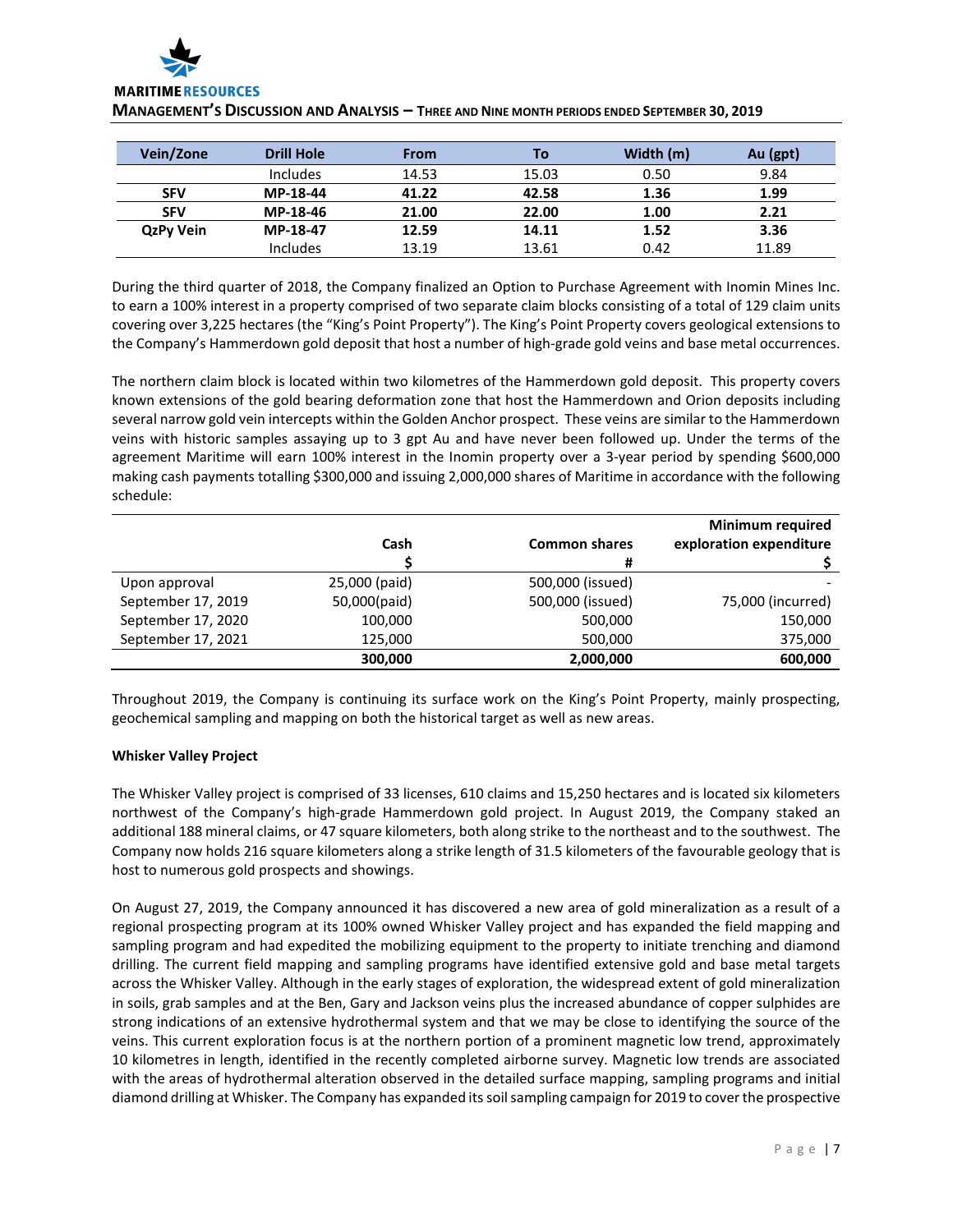trends and will continue to systematically explore and identify new veins and prospective areas to focus our future exploration drilling campaigns.

The Company's prospecting team has identified a new mineralized boulder field located directly across the valley from the high-grade Ben, Jackson and Gary quartz veins. The newly discovered float samples resemble the mineralization from these veins, however based on glacial ice direction movement on the property and the angularity of the float samples, it is believed that they are derived from a proximal bedrock source area. Overburden (glacial till) is generally less than 2.0 metres thick in this area. A total of 405 angular float samples ranging in size from 0.1 to 0.5 metres have been collected and assayed in 2018 and 2019 across the Whisker Valley project with thirty nine (39) angular float samples from the newly discovered boulder field assaying greater than 1.0 gpt Au found in this area. These samples assayed up to 83.8 gpt Au, 154.0 gpt silver ("Ag") and 1.6% Cu and averaged 12.2 gpt Au, 20.3 gpt Ag and 0.4% Cu. Eleven (11) angular float samples in this set assayed greater than 10.0 gpt Au, averaging 33.8 gpt Au, 39.6 gpt Ag and 0.93% Cu.

Results from an additional 50 float samples for this area are pending and the Company expects that the results, once received, will assist in tracing the mineralized float to their bedrock source. Trenching is planned in this area and if successful results are obtained, follow up diamond drilling will be conducted to test the depth extent of any surface mineralization identified.

Whisker Valley is characterized by a series of three sulphide bearing quartz veins containing high grade gold (Gary, Ben and Jackson). The high-grade nature of the veins has been encountered over the entire 200 metres of exposed trenches and is open in both directions. The similarities to Hammerdown are very evident, even at this early stage of exploration.

| Vein/Zone  | <b>Drill Hole</b> | From (m) | To (m) | Width (m) | Au (gpt) |
|------------|-------------------|----------|--------|-----------|----------|
| Gary       | WH-18-01          | 83.50    | 84.49  | 0.99      | 1.69     |
|            | WH-18-01          | 93.45    | 96.64  | 3.19      | 3.16     |
|            | WH-18-01          | 98.30    | 98.50  | 0.20      | 2.65     |
| Jackson    | WH-18-02          | 82.80    | 83.60  | 0.80      | 4.08     |
|            | WH-18-02          | 85.41    | 85.70  | 0.29      | 15.18    |
| <b>Ben</b> | WH-18-03          | 32.07    | 32.19  | 0.12      | 3.05     |
|            | WH-18-03          | 33.89    | 34.09  | 0.20      | 1.52     |
|            | WH-18-03          | 45.10    | 46.07  | 0.97      | 16.04    |
|            | Including         | 45.67    | 46.07  | 0.40      | 36.61    |
| Gary       | WH-18-04          | 42.30    | 42.55  | 0.25      | 5.54     |
|            | WH-18-04          | 73.37    | 73.70  | 0.33      | 24.06    |

# **Table 2. Significant Drill Hole Intersections -- Whisker Valley December 2018 Drill Program**

#### *Ben Vein*

The Ben Vein has been exposed over a strike length of 90 metres and remains open in both directions. Results from the most westerly portion of the Ben 1 Vein has returned a weighted average grade over 31 metres of 7.57 gpt Au over an average width of 1.31 metres. The Ben 2 Vein returned a weighted average grade over 31 metres grading 13.42 gpt Au over an average width of 1.09 metres. These are parallel veins that sit approximately two metres apart at the western end of the exposed system. The most recent assays of the easterly extension of the Ben 2 Vein has returned composited grades of 4.25 gpt Au over a strike length of 13.00 metres, 2.02 gpt Au over a strike length of 22.50 metres, 4.7 gpt Au over a strike length of 5 metres, as well as, 1.34 gpt Au over a strike length of 17.50 metres.

#### *Jackson Vein*

The Jackson Vein has been mapped over a total strike length of 84 metres with composited results from the most easterly 34 metre section of the vein returning a weighted average grade of 13.66 gpt Au with an average vein width of 1.23 metres. Assays of the westerly extension of the Jackson 2 Vein have returned composited grades of 10.22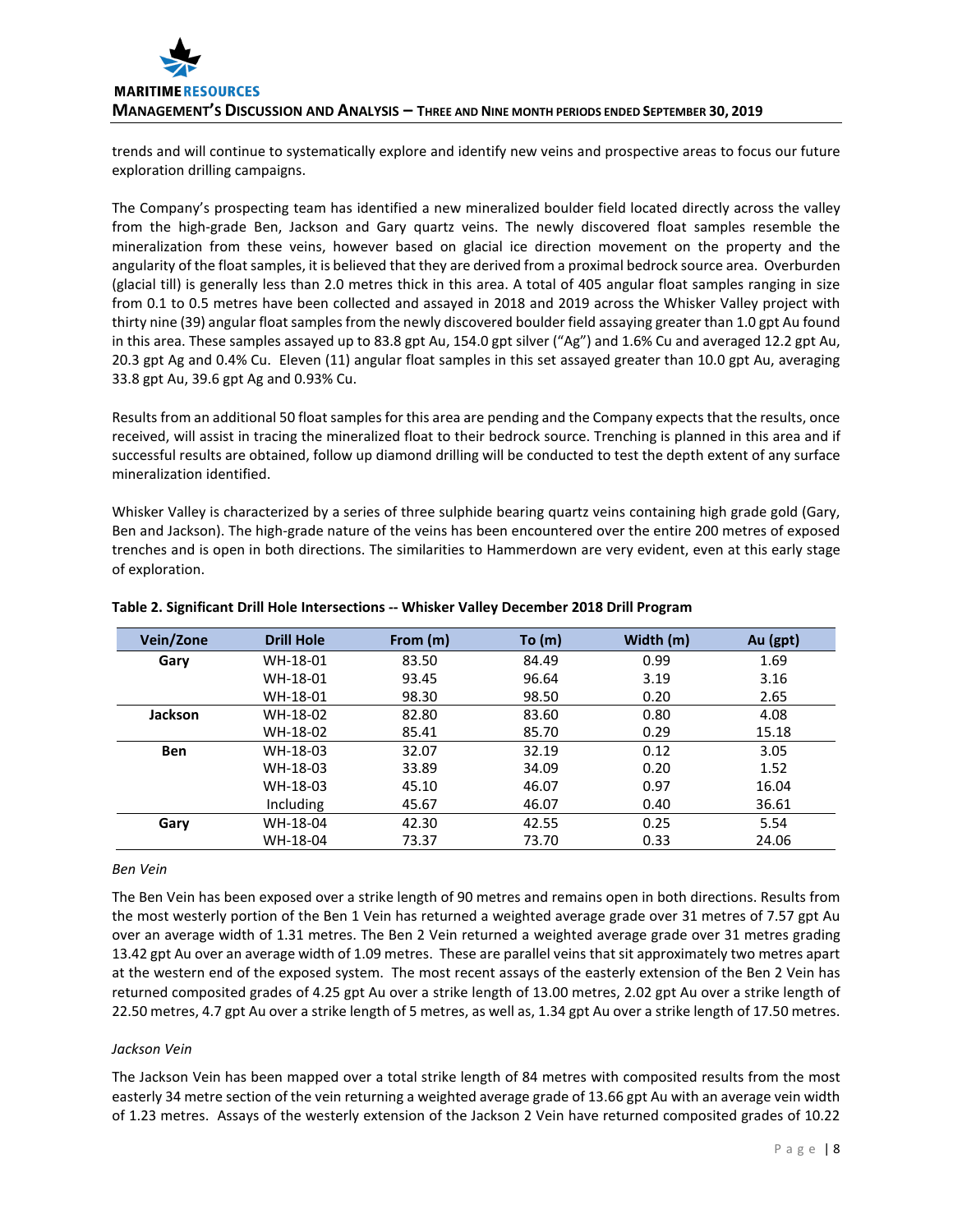

gpt Au over a strike length of 23.75 metres, as well as 3.59 gpt Au over a strike length of 26.25 metres as outlined in the table above. Significant to note as well are the occurrence of mineralized tension gash veins/ alteration in the immediate hanging wall and footwall to the Jackson Vein. Assays from several tension gash/ alteration returned 15.73 gpt Au over 0.30 metres, 3.78 gpt Au over 0.36 metres as well as 20.38 gpt Au over 0.15 metres.

#### *Gary Vein*

The Gary Vein is located on the most easterly exposed portion of the vein system discovered during the trenching program last fall. The vein is represented by a robust gold base metal bearing quartz vein, containing localized occurrences of galena, pyrite and chalcopyrite and visible gold hosted in altered granitic rocks. The Gary Vein has now been mapped over a strike length of 28 metres and remains open in both directions. Results from the channel samples returned a weighted average grade of 16.61 gpt Au with an average vein width of 0.91 metres over a projected calculated sample strike length of 38 metres. The most easterly sample returned grades of 25.67 gpt Au with the most westerly sample retuning grades of 42.91 gpt Au. Drill hole WH-18-4 was drilled on the IP anomaly 50 metres east of the last vein exposure and encountered the Gary Vein with high grade gold values. This demonstrates that the IP survey detects the extension of the Gary Vein.

#### *Whisker Valley Geophysical Program*

A detailed Induced Polarization (IP) program was completed at Whisker Valley in March of 2018. Approximately 15 line kilometres of surveying was completed on 50 metre spaced lines over the new Whisker Valley vein system which has outlined a series of high-grade gold veins as recently reported by Maritime. The gold veins carry disseminated pyrite and base metals sulphides which are detectable by the IP geophysical method. The 2018 IP Survey was designed to test the depth potential of the known vein system as well as search for extensions to the east and west ends of the veins. The last vein exposures at the east and west ends were channel sampled returning high-grade gold assay results exceeding 10 gpt Au on the west end and 20 gpt Au on the east end. The gold veins carry with them disseminated pyrite and base metals sulphides which are detectable by the IP geophysical method. The detailed IP program was completed in February and March 2018 and covered approximately 10-line kilometres on 50 metre spaced lines.

Interpretation of the IP Survey by consulting Geophysicist Cliff Candy, P.Geo., of Frontier Geosciences, outlined four significant anomalous responses in the survey area. The IP survey returned a strong positive response over a continuous 500 metre target area. This survey demonstrated anomalous values over the entire length of the known vein system and further extends the target area 200 metres to the east and 100 metres to the west.

The geophysical anomalies generally show increasing in strength with depth, indicating increasing sulphides in deeper portions of the veins. The strongest IP response is over the 50 metre long Gary Vein and extends for further 150 metres to the east, likely due to the presence of sulphides which is associated with gold at the Gary vein.

In March 2019, a walking magnetic survey was completed over the immediate areas of the Ben, Jackson and Gary trenches. The detailed survey indicated the relationship of the mineralized veins to magnetic rock units interpreted to be magnetic mafic dykes. The new magnetics also defined previously unknown fault structures that influence the vein extensions.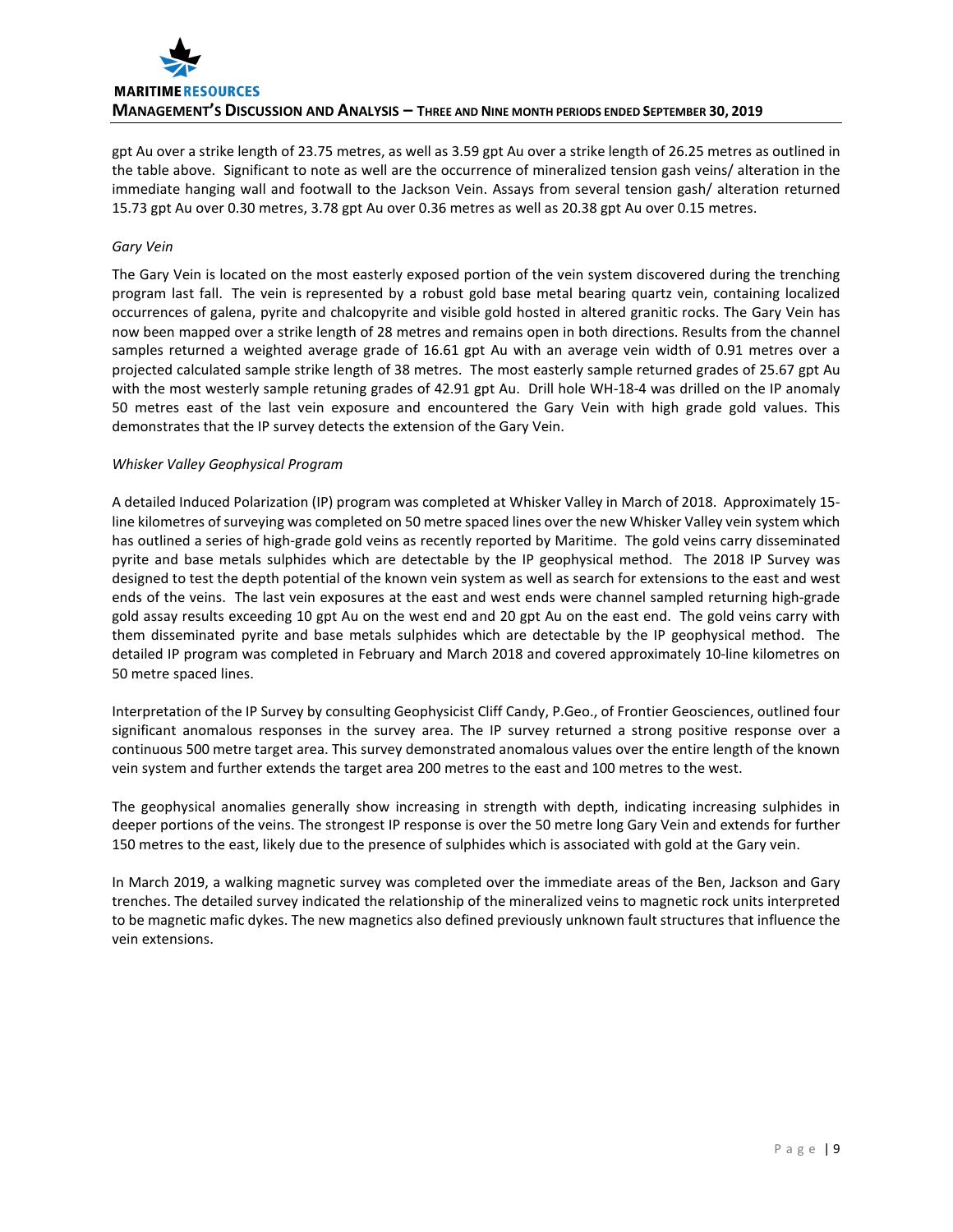#### *Whisker Valley Option Agreements*

On February 27, 2017, the Company entered into an agreement to acquire a 100% interest in the Whisker Valley property in the Baie Verte mining district of Newfoundland and Labrador, Canada, under the following terms:

|                |               |                      | <b>Minimum required</b> |
|----------------|---------------|----------------------|-------------------------|
|                | Cash          | <b>Common shares</b> | exploration expenditure |
|                |               | #                    |                         |
| Upon approval  | 25,000 (paid) | 100,000 (issued)     |                         |
| March 22, 2018 | 20,000 (paid) | 150,000 (issued)     | 100,000 (incurred)      |
| March 22, 2019 | 30,000 (paid) | 200,000 (issued)     | 250,000 (incurred)      |
| March 22, 2020 | 50,000        | 250,000              | 300,000                 |
| March 22, 2021 | 75,000        | 300,000              | 500,000                 |
| March 22, 2022 | 100,000       | 500,000              | 500,000                 |
|                | 300.000       | 1,500,000            | 1,650,000               |

The Company is required to make an additional payment to the optionors of \$50,000 on each of the first, second and third anniversary upon full exercise of its option having issued all of the payments and shares and incurred all of the expenditures. The property is subject to a 2.5 % NSR, of which 1% can be purchased for \$1,000,000 on or before the end of the second anniversary of commencement of commercial production.

On November 16, 2017, the Company further expanded the Whisker Valley project by entering into an agreement to acquire 100% interest in the El Strato property in Newfoundland and Labrador, Canada (contiguous to Whisker Valley), under the following terms:

|                   | Cash          | <b>Common shares</b> |
|-------------------|---------------|----------------------|
|                   |               | #                    |
| Upon approval     | 5,000 (paid)  | 250,000 (issued)     |
| November 23, 2018 | 10,000 (paid) | 250,000 (issued)     |
| November 23, 2019 | 25,000        | 250,000              |
|                   | 40,000        | 750,000              |

Subsequent to September 30, 2019, the Company paid the final option payment of \$25,000 and 250,000 common shares to acquire a 100% interest in the El Strato property.

On December 1, 2017, the Company also added to the Whisker Valley project by entering into an agreement to acquire 100% interest in the Strugglers Pond property in Newfoundland and Labrador, Canada (contiguous to Whisker Valley), under the following terms:

|                   |              |                      | <b>Minimum required</b> |
|-------------------|--------------|----------------------|-------------------------|
|                   | Cash         | <b>Common shares</b> | exploration expenditure |
|                   |              | #                    |                         |
| Upon approval     | 2,000 (paid) | 10,000 (issued)      | 5,000 (incurred)        |
| December 27, 2018 | 3,000 (paid) | 15,000 (issued)      | 25,000 (incurred)       |
| December 27, 2019 | 10,000       | 25,000               | 50,000                  |
| December 27, 2020 | 15.000       | 50,000               | 120,000                 |
|                   | 30,000       | 100,000              | 200,000                 |

Both the El Strato and Strugglers Pond properties are subject to separate 2% NSR royalties, of which 1% can be purchased for \$1,000,000 on or before the end of the second anniversary of commercial production.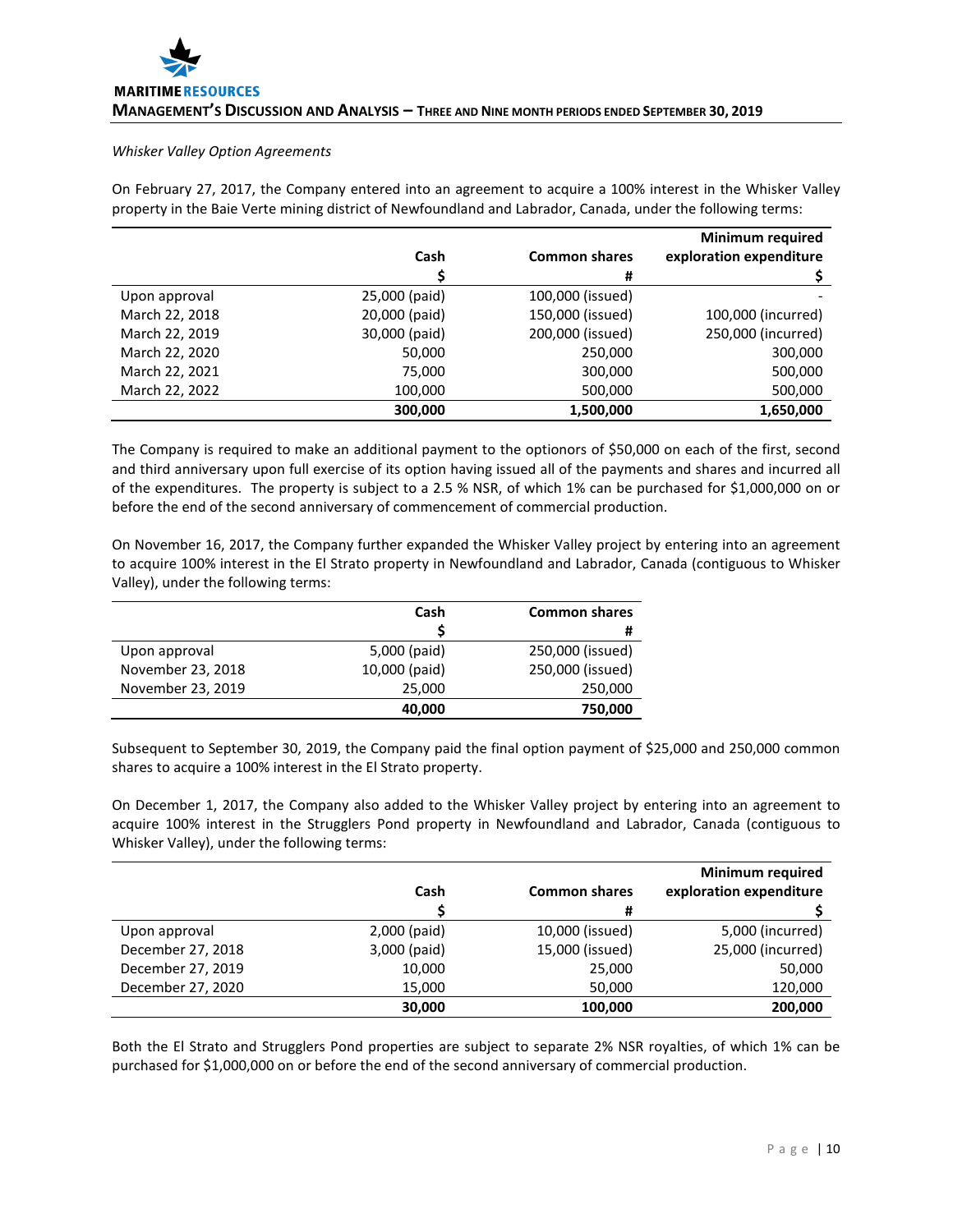# **Gull Ridge Project**

In January 2019, the Company staked the new Gull Ridge project claims which include approximately 6,450 hectares on 258 claim units situated in the southern part of the Baie Verte Peninsula. The Gull Ridge property has been recognized by Maritime as a significantly underexplored target area for base and precious metals. During the 2019 exploration season Maritime completed a comprehensive compilation of all historical exploration data over the Gull Ridge property area. Field work in 2019 consisted of field mapping, prospecting and focused geochemistry.

#### **FINANCIAL POSITION**

#### **Cash and cash equivalents**

Cash totaled \$3,444,060 as at September 30, 2019, compared to \$2,359,066 as at December 31, 2018. The increase in cash and cash equivalents was mainly due to non-brokered private placement that closed in April 2019, partially offset by expenditures on the Company's exploration activities, corporate general and administrative expenses as well as severances paid during 2019. The Company's Canadian cash and cash equivalents are held on deposit or in highly liquid, fully redeemable Guaranteed Investment Certificates with a major Canadian bank.

#### **Receivables**

Receivables of \$359,940 as at September 30, 2019, compared to \$40,953 as at December 31, 2018 related mainly to input sales tax and increased as a result of increased exploration activities during 2019. Subsequent to September 30, 2019, the Company received an input sales tax refund of \$145,925.

#### **Property and equipment**

#### *Vehicles*

During the three month period ended September 30, 2019, the Company purchased two vehicles for use at its exploration properties for a total expenditure of \$30,451 less depreciation expense during the period of \$1,692 resulting in a carrying book value of \$28,759.

#### *Right of use asset and lease liability*

The Company has applied IFRS 16 using the modified retrospective approach which requires the cumulative effect of initial application to be recognized in retained earnings at January 1, 2019. On adoption of IFRS 16, the Company recognized a lease liability for an office lease previously classified as an operating lease under IAS 17. The liability was measured at the present value of the remaining lease payments, discounted using the Company's applicable incremental borrowing rate as of January 1, 2019 of 8% and assumes Maritime will not renew the lease upon termination. On transition, the associated right-of-use asset was measured at \$106,720 being the amount equal to the lease liability and was reduced by \$32,036 during the three month period ended September 30, 2019 due to a reduction in future monthly lease payments. During the nine month period ended September 30, 2019, the lease liability was reduced by \$57,000 for payments during the period. As at September 30, 2019, the Company is required to pay \$21,000 in undiscounted lease payments over the remaining term which are due within one year.

The Company has elected not to recognize a right of use asset and lease liability for a month to month sub lease that is has for its Toronto office. This lease can be terminated without permission with no significant penalty and does not meet the definition of an enforceable contract under IFRS 16. The lease payments associated with this lease are charged directly to the statement of loss and comprehensive loss. During the nine month period ended September 30, 2019, the Company incurred \$37,576 for the office lease not included in lease liabilities.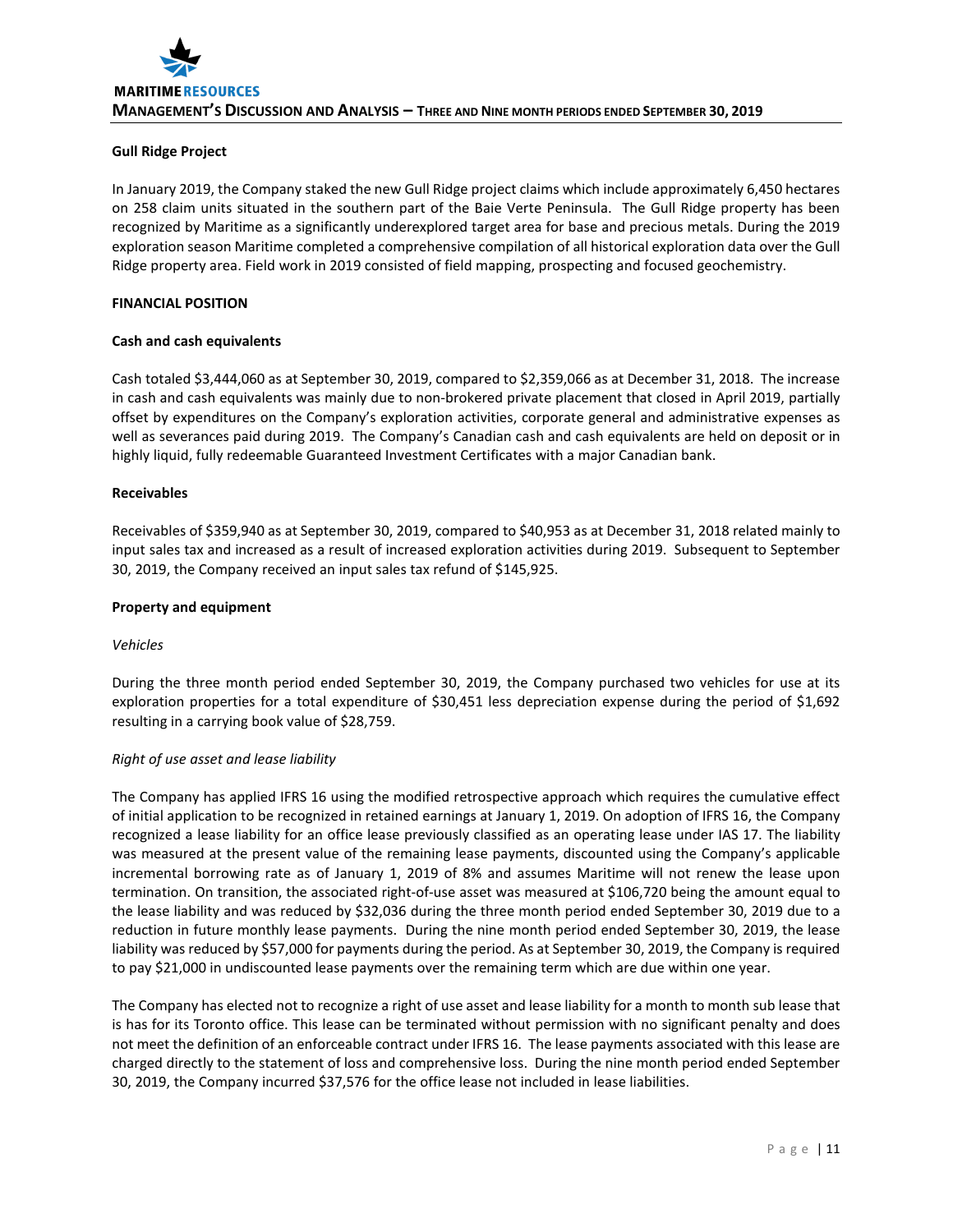#### **Mineral properties**

Expenditures incurred on the Company's 100% owned Green Bay, Whisker Valley and Gull Ridge properties, follow:

|                              | <b>Green Bay</b> | <b>Whisker Valley</b> | <b>Gull Ridge</b> | <b>Total</b> |
|------------------------------|------------------|-----------------------|-------------------|--------------|
|                              |                  |                       | Ş                 | Ş            |
| Balance, December 31, 2017   | 6,250,856        | 218,748               |                   | 6,469,604    |
| Acquisition costs – cash     | 25,000           | 48,000                |                   | 73,000       |
| Acquisition costs - shares   | 45,000           | 37,700                |                   | 82,700       |
| <b>Exploration expenses:</b> |                  |                       |                   |              |
| Drilling and assaying        | 289,772          | 77,842                |                   | 367,614      |
| Geology and engineering      | 473,476          | 146,442               |                   | 619,918      |
| Property                     | 55,991           | 585                   |                   | 56,576       |
| Geophysics                   | 11,208           | 47,500                |                   | 58,708       |
| Other                        | 13,266           | 9,611                 |                   | 22,877       |
|                              | 913,713          | 367,680               |                   | 1,281,393    |
| Less: Recoveries and grants  | (10, 153)        |                       |                   | (10, 153)    |
| Net additions                | 903,560          | 367,680               |                   | 1,271,240    |
| Balance, December 31, 2018   | 7,154,416        | 586,428               |                   | 7,740,844    |
| Acquisition costs - cash     | 50,000           | 39,320                | 3,870             | 93,190       |
| Acquisition costs - shares   | 42,500           | 19,000                |                   | 61,500       |
| <b>Exploration expenses:</b> |                  |                       |                   |              |
| Drilling and assaying        | 718,176          |                       |                   | 718,176      |
| Geology                      | 533,870          | 538,352               | 31,940            | 1,104,162    |
| Property                     | 38,854           |                       |                   | 38,854       |
| Geophysics                   | 206,968          | 65,765                | 25,238            | 297,971      |
| Pre-feasibility study update | 738,438          |                       |                   | 738,438      |
|                              | 2,328,806        | 662,437               | 61,048            | 3,052,291    |
| Less: Recoveries and grants  | (65,250)         |                       |                   | (65, 250)    |
| Net additions                | 2,263,556        | 662,437               | 61,048            | 2,987,041    |
| Balance, September 30, 2019  | 9,417,972        | 1,248,865             | 61,048            | 10,727,885   |

During the nine month period ended September 30, 2019, the Company received \$65,250 (2018 – \$10,153) pursuant to an application made with the Government of Newfoundland and Labrador in respect of the Newfoundland and Labrador Mineral Incentive Junior Exploration Assistance Program (JEAP) grant for exploration conducted during 2018 and 2017, respectively.

#### **Accounts payable and other liabilities**

Accounts payable and accrued liabilities were \$794,544 as at September 30, 2019 compared to \$121,441 as at December 31, 2018. The increase is due to the increased level of activities at the Company's exploration projects during the period, as well as the work in progress to update the pre-feasibility study on the Hammerdown project.

#### **Loan**

On April 25, 2017, the Company entered into a loan arrangement ("Bridge Financing Agreement") pursuant to which it received \$500,000 and provided for a maturity date of one year (the "Maturity Date"), interest of 8% per annum and was repayable upon earliest of: the maturity date, raising \$2,000,000 or more in equity or debt financing, or committing an event of default. In connection with the Bridge Financing Agreement, the lender received a bonus of 333,333 common shares of the Company valued at \$46,667, non-transferable warrants valued at \$105,387 allowing for the purchase of up to, in the aggregate, 1,666,666 additional common shares of the Company at \$0.15 per share, which expired unexercised on April 26, 2018, and cash finders fees of \$30,000. The effective interest rate, including bonus shares and warrants was 44%. During the period ended March 31, 2018, the Company recorded accrued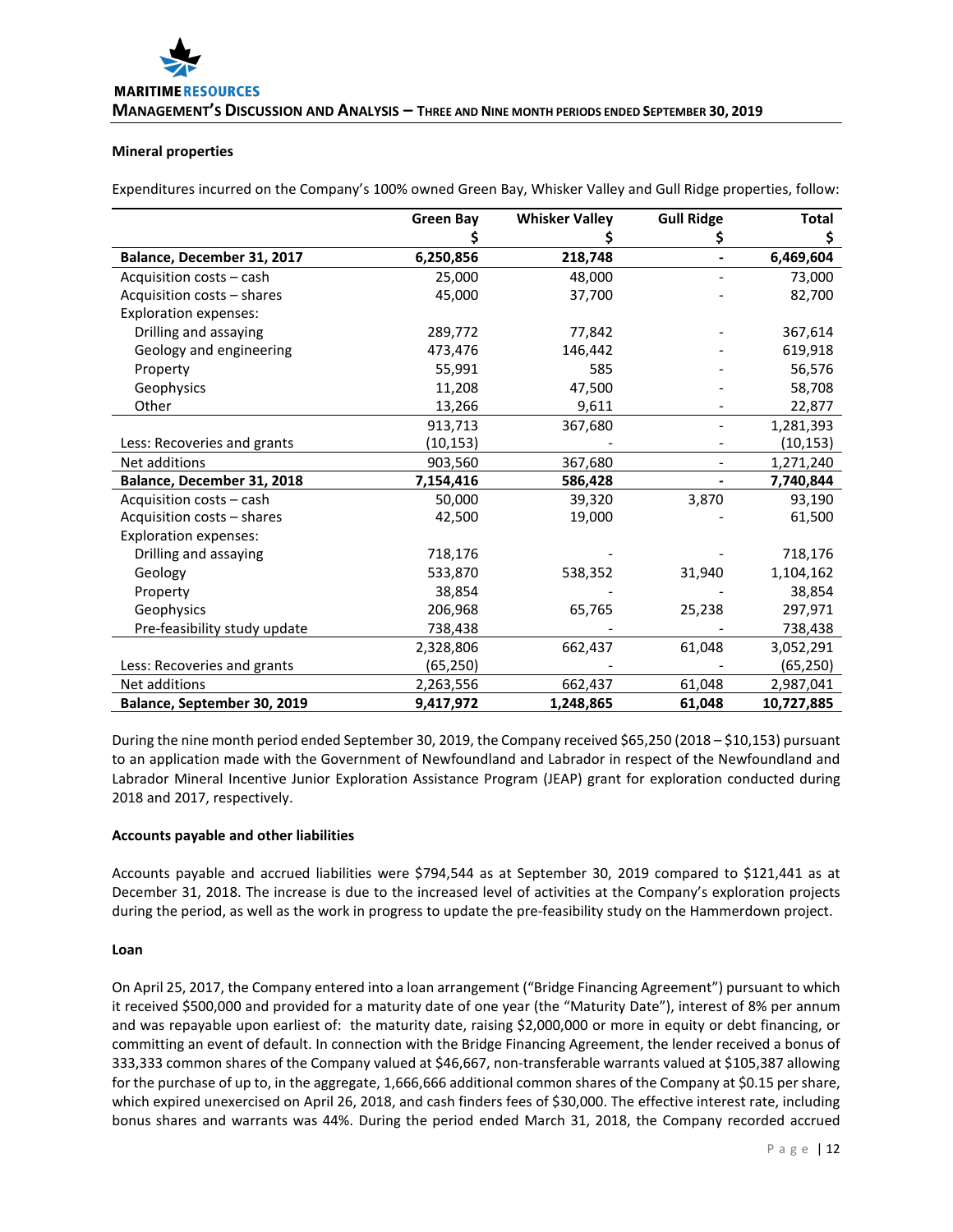

interest of \$9,315 and accretion expense of \$57,360 in the statement of loss and comprehensive loss and the loan balance accreted to \$500,000. On March 26, 2018, the loan of \$500,000 and related interest of \$36,712 was repaid.

#### **Private placements and flow-through premium liability**

 Pursuant to a non-brokered private placement on April 24, 2019, the Company raised aggregate gross proceeds of \$6,092,500 through the issuance of a combination of units (the "Units") at a price of \$0.10 per Unit and flow-through units (the "FT Units") at a price of \$0.12 per FT Unit (the "Offering"). The Company issued a total of 56,896,662 Units and FT Units; 36,755,000 Units and 20,141,662 FT Units.

Each Unit consists of one common share and one-half of one transferable common share purchase warrant ("Warrant"). Each whole Warrant entitles the holder to acquire one common share of the Company at a price of \$0.15 per common share for a period of 24 months following the closing date of the Offering (the "NFT Warrants"). Each FT Unit consists of one common flow-through share and one half of one transferable common share purchase warrant ("FT Warrant"). Each whole FT Warrant entitles the holder to acquire one non flow-through common share of the Company at a price of \$0.15 per common share for a period of 24 months following the closing date of the Offering (the "FT Warrants").

The flow-through shares were issued at a premium of \$402,833. Pursuant to the Company incurring eligible flowthrough expenditures during the six month period ended September 30, 2019, \$226,813 was recognized into income. The Company expects to incur the remaining \$1,056,123 of eligible flow-through expenditures during 2019.

In connection with this private placement, the Company paid aggregate finders' and advisory fees of \$412,909 and 3,863,294 finders' warrants, including \$156,532 and 1,563,273 finders' warrants to Dundee Goodman Merchant Partners, a division of Goodman & Company, Investment Counsel Inc. As an advisor, Sprott Capital Partners LP received \$156,532 and 1,563,273 finders' warrants, and for certain orders, received finders' fees in the aggregate of \$11,995, for services related to its engagement.

Transaction costs relating to the Offering amounted to \$594,723, consisting of cash costs of \$468,161, which includes an arm's length aggregate finders' and advisory fees totalling \$412,909, as well as regulatory and legal fees relating to the offering, and non-cash costs of \$126,562 relating to the fair value attributed to 3,863,294 finders' warrants issued as additional compensation. The fair value attributed to the finders' warrants was determined using the Black-Scholes valuation model using the following assumptions: Risk free interest rate of 1.63%, expected life of two years, and volatility rate of 80.56%. Each finders' warrant entitles the holder to purchase one common share of the Company at a price of \$0.15 per finders' warrant Share for a period of 24 months following the closing date of the Offering.

 Pursuant to a private placement on November 7, 2018, the Company issued 25,460,900 non flow-through units ("November 2018 NFT Units") at \$0.11 per unit and 5,402,000 flow-through units ("November 2018 FT Units") at \$0.13 per unit, for gross proceeds of \$3,502,959. Each unit consisted of one flow-through common share of the Company and one-half of one common share purchase warrant, where each whole warrant entitles the holder to purchase one common share of the Company at a price of \$0.15 per warrant share expiring November 7, 2020. The flow-through shares were issued at a premium of \$108,040. Pursuant to the Company incurring eligible flow-through expenditures during the three month period ended June 30, 2019, the remaining \$75,413 of flow-through premium was recognized into income.

In connection with this private placement, the Company issued 2,152,791 finders' units. Each finders' unit is comprised of one common share and one-half (1/2) of one non-transferable warrant where each whole finders' unit warrant is exercisable to purchase one common share of the Company at a price of \$0.15 per common share for a period of 24 months expiring November 7, 2020. Also in connection with this private placement, finders' fees of 2,152,791 finders' warrants were issued and entitle the holder to purchase one common share of the Company at a price of \$0.11 per finders' warrant share for a period of 24 months expiring November 7, 2020.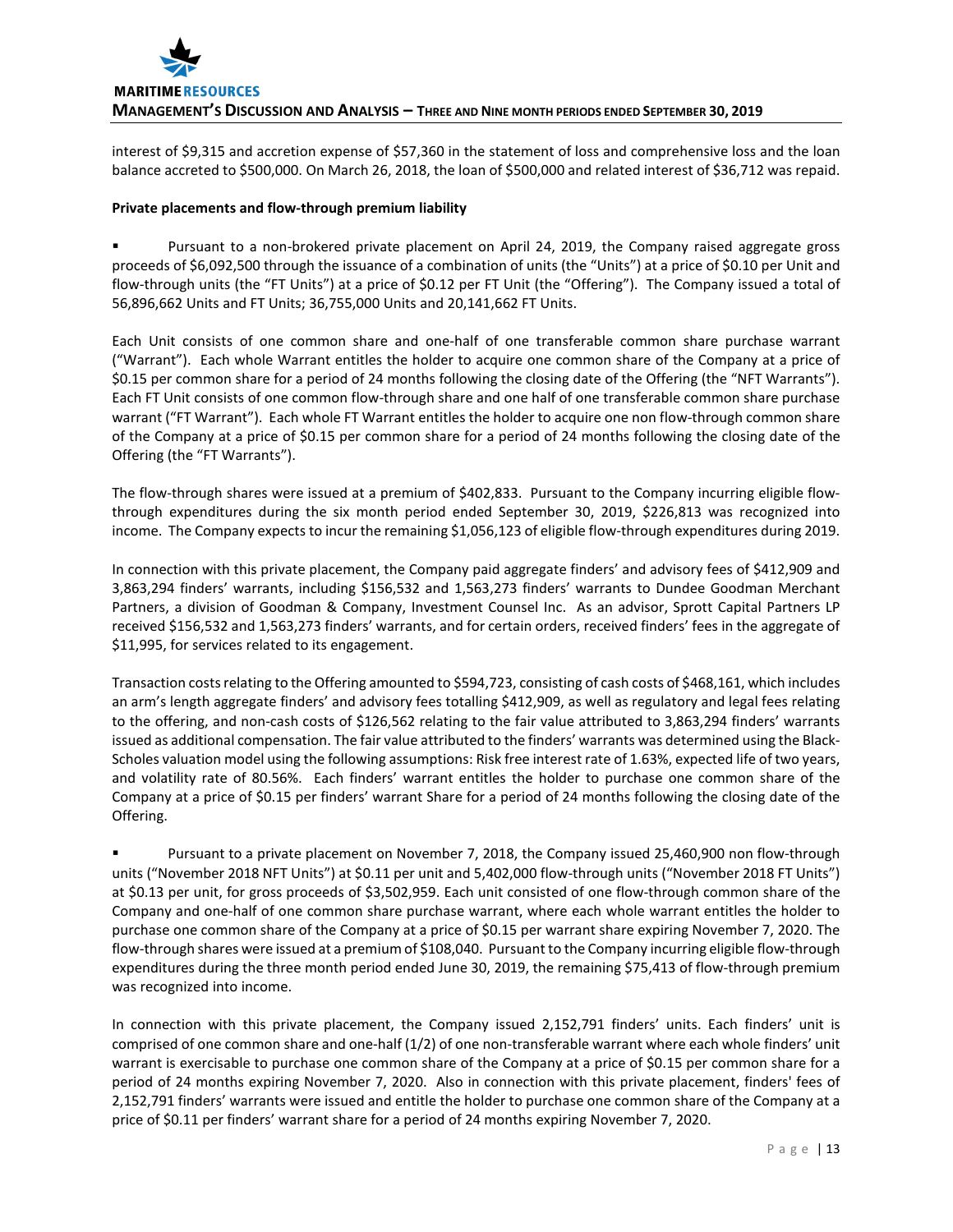# **MARITIME RESOURCES MANAGEMENT'S DISCUSSION AND ANALYSIS – THREE AND NINE MONTH PERIODS ENDED SEPTEMBER 30, 2019**

The finders' unit warrants and the NFT finders' warrants were valued at \$22,344 and \$60,365, respectively, using the Black-Scholes option pricing model with the following assumptions: risk-free interest rate of 1.90%, expected life of 1.5 years, expected volatility of 72.74% and dividend yield of 0% and recorded to share issuance costs.

 Pursuant to a private placement on July 6, 2018, the Company issued 7,600,000 non flow-through units ("July 2018 NFT Units") at \$0.10 per unit and 5,166,667 flow-through units ("July 2018 FT Units") at \$0.12 per unit, for gross proceeds of \$1,380,000, of which \$16,000 was receivable at September 30, 2018. Each July 2018 FT Unit consisted of one flow-through common share of the Company and one-half of one common share purchase warrant (the "July 2018 FT Warrant"). Each whole July 2018 FT Warrant entitles the holder to purchase one common share of the Company (the "July 2018 FT Warrant Share") at a price of \$0.20 per July 2018 FT Warrant Share expiring January 6, 2020. The flow-through shares were issued at a premium of \$103,333. The Company recognized the remaining \$20,698 into income during the three month period ended March 31, 2019, following the recognition of \$82,635 in income during the year ended December 31, 2018 pursuant to the Company incurring eligible flowthrough expenditures.

Each July 2018 NFT Unit consisted of one non flow-through common share of the Company and one-half of one common share purchase warrant (the "July 2018 NFT Warrant"). Each whole July 2018 NFT Warrant entitles the holder thereof to purchase one common share of the Company (the "July 2018 NFT Warrant Share") at a price of \$0.20 per July 2018 NFT Warrant Share for expiring January 6, 2020. In connection with this private placement, finders' fees of \$30,000 were paid and 480,000 July 2018 NFT Finders' Warrants were issued. Each July 2018 NFT Finders' Warrant entitles the holder to purchase one common share of the Company at a price of \$0.20 per share until January 6, 2020. The July 2018 NFT Finders' Warrants were valued at \$17,319 using the Black-Scholes option pricing model with the following assumptions: risk-free interest rate of 1.90%, expected life of 1.5 years, expected volatility of 98.47% and dividend yield of 0% and recorded to share issuance costs.

 On December 15, 2017, the Company announced a non-brokered private placement of up to \$2,000,000 through the issuance of a combination of non flow-through units ("December 2017 NFT Units") at \$0.10 per Unit and flow-through units ("December 2017 FT Units") at a price of \$0.12 per December 2017 FT Unit. Each Unit consists of one common share and one-half of one common share purchase warrant ("December 2017 Warrant"). Each whole December 2017 Warrant entitles the holder to acquire one common share of the Company at a price of \$0.20 per common share for 18 months following the closing date of the private placement (the "December 2017 NFT Warrant Share").

| <b>Closing Date</b>           | January 11    | <b>February 15</b> | March 21           | Total       |
|-------------------------------|---------------|--------------------|--------------------|-------------|
| <b>Gross Proceeds</b>         | \$326,920     | \$277,834          | \$530,000          | \$1,134,754 |
| <b>FT Shares Issued</b>       | 666,000       | 250,000            |                    | 916,000     |
| <b>NFT Shares Issued</b>      | 2,470,000     | 2,478,340          | 5,300,000          | 10,248,340  |
| <b>Warrants Issued</b>        | 1,568,000     | 1,364,170          | 2,650,000          | 5,582,170   |
| <b>Warrant Exercise Price</b> | \$0.20        | \$0.20             | \$0.20             |             |
| <b>Warrant Expiry Date</b>    | July 11, 2019 | August 15, 2019    | September 21, 2019 |             |
| <b>Finders' Fees</b>          |               |                    |                    |             |
| Cash                          |               | \$8,400            | \$15,000           | \$23,400    |
| <b>NFT Shares Issued</b>      |               | 488,480            |                    | 488,480     |
| <b>Warrants Issued</b>        |               | 824,886            | 350,000            | 1,174,886   |
| <b>Exercise Price</b>         |               | \$0.20             | \$0.20             |             |
| <b>Expiry Date</b>            |               | August 15, 2019    | September 21, 2019 |             |

The December 2017 private placement closed in 4 tranches and raised gross proceeds of \$608,000 in the first tranche during the year ended December 31, 2017 and \$1,134,754 in 3 tranches in each of the January, February and March months of 2018 as follows:

The flow-through shares, issued in the January 11 and February 15 tranches, were issued at premiums of \$13,320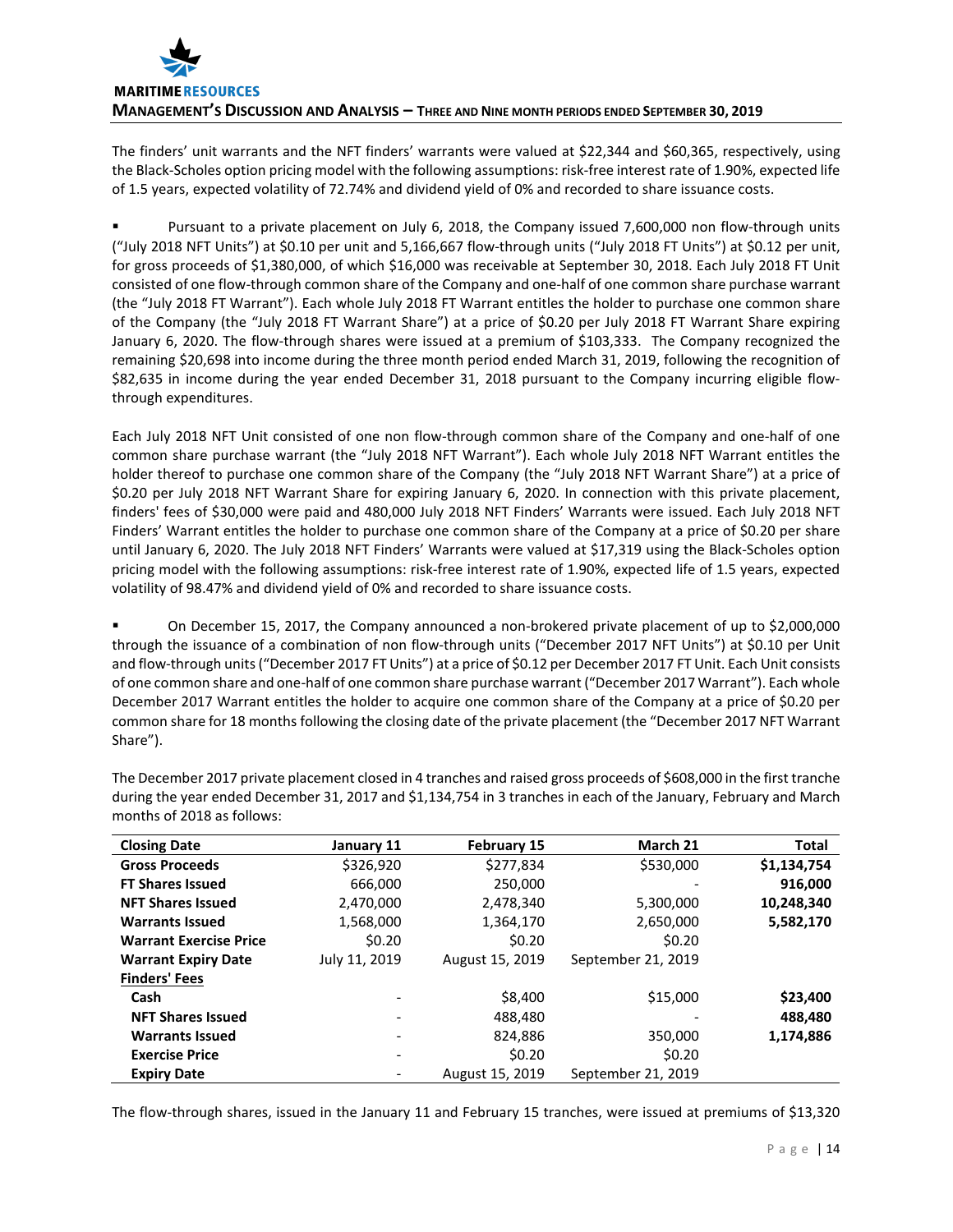

and \$5,000, respectively and were fully recognized into income during the year ended December 31, 2018.

| <b>Flow-through premium liability</b>        |            |
|----------------------------------------------|------------|
| Balance - December 31, 2017                  | 63,982     |
| Flow-through premium liability additions     | 229.693    |
| Settlement of flow-through premium to income | (164,937)  |
| Balance - December 31, 2018                  | 128,738    |
| Flow-through premium liability additions     | 402,833    |
| Settlement of flow-through premium to income | (355, 551) |
| Balance - September 30, 2019                 | 176.020    |

#### **Shares issuances related to property option agreements**

During the nine month period ended September 30, 2019, the Company issued 500,000 common shares valued at \$42,500 in connection with the Inomin property; and 200,000 common shares valued at \$19,000 in connection with the Whisker Valley property. During 2018, the Company issued 150,000 common shares valued at \$16,500 in connection with the Whisker Valley property; issued 500,000 common shares valued at \$45,000 in connection with the Inomin property; issued 250,000 common shares, valued at \$20,000, in connection with the El Strato property; and issued 15,000 common shares, valued at \$1,200, in connection with the Struggler Pond property.

#### **Royalty units**

During fiscal 2016, the Company issued Royalty Units with a price of \$0.01 per Royalty Unit, and, subject to written consent of the Company, may be assigned or transferred in their entirety only. The proceeds of \$210,700 received in relation to the Royalty Units has been recorded as a Royalty Reserve within Equity.

Royalty Units will return 100% of the original investment made by the purchasers and is to be paid out of production from the Company's Green Bay project. The likelihood of the project going into production cannot be determined at this time. Total royalties payable from the Royalty Units ("Royalty Payment") are capped at \$3,440,500 being the price for which the Equity Units (comprised of common shares and common share warrants) and Royalty Units were purchased. Royalty Payments will be made annually beginning on the first anniversary of the date of commencement of commercial production for the Project. Royalty Payments will be funded solely from 10% of annual net cash flow from the Project, with net cash flow representing net production revenues realized from the Project after deduction of all Project operating and debt servicing costs. At the option of the Company, Royalty Payments will be paid either in cash or in gold.

#### **Hostile takeover bid**

Pursuant to discussions which commenced during the first quarter of 2018, on April 13, 2018, Anaconda Mining Inc. ("Anaconda") made a formal unsolicited offer to the Company and its shareholders, to acquire all of the issued and outstanding shares of the Company. The offer contemplated the exchange of one common share of the Company for consideration of 0.39 of a common share in Anaconda. The Company engaged legal counsel, financial advisors and strategic advisors to evaluate Anaconda's offer and incurred expenditures of \$564,928 as of September 30, 2018, relating to this offer. On July 12, 2018, Anaconda withdrew their offer.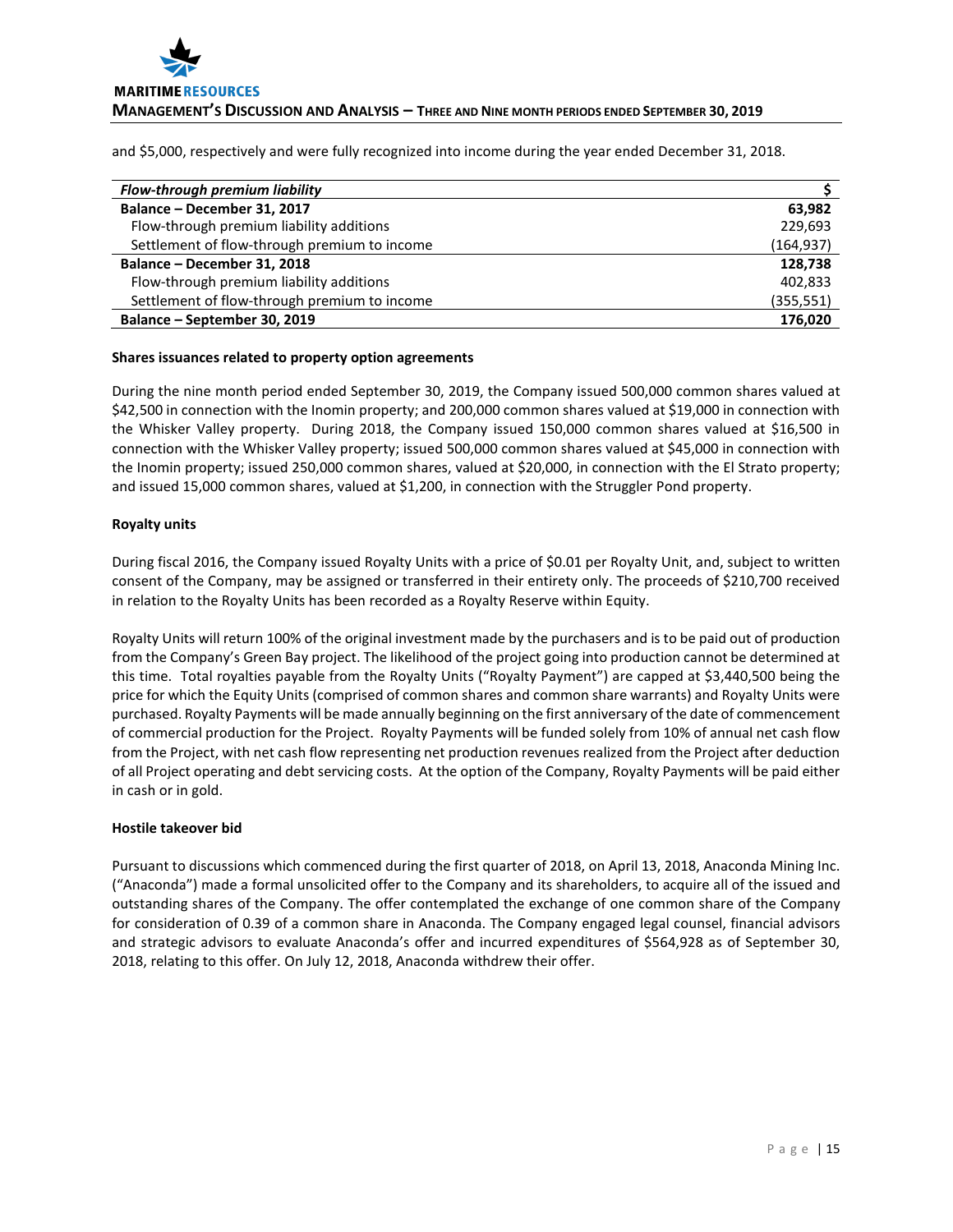

**MANAGEMENT'S DISCUSSION AND ANALYSIS – THREE AND NINE MONTH PERIODS ENDED SEPTEMBER 30, 2019**

#### **RESULTS OF OPERATIONS**

|                                      | Three months ended September 30 |                          |            |             | Nine months ended September 30 |            |  |  |
|--------------------------------------|---------------------------------|--------------------------|------------|-------------|--------------------------------|------------|--|--|
|                                      | 2019                            | 2018                     | Change     | 2019        | 2018                           | Change     |  |  |
|                                      | \$                              | S                        | Ś          | \$          | S                              | \$         |  |  |
| <b>Expenses</b>                      |                                 |                          |            |             |                                |            |  |  |
| Salaries and benefits                | 140,728                         | $\overline{\phantom{a}}$ | (140, 728) | 372,362     |                                | (372, 362) |  |  |
| Severance                            | 108,000                         |                          | (108,000)  | 992,497     |                                | (992, 497) |  |  |
| Administration                       | 42,426                          | 67,983                   | 25,557     | 194,809     | 231,356                        | 36,547     |  |  |
| Consulting                           |                                 | 141,657                  | 141,657    | 28,000      | 388,588                        | 360,588    |  |  |
| Professional fees                    | 13,425                          | 8,448                    | (4, 977)   | 60,849      | 46,742                         | (14, 107)  |  |  |
| Professional fees - hostile takeover |                                 | 49,593                   | 49,593     |             | 564,928                        | 564,928    |  |  |
| Directors' fees and expenses         | 19,981                          | 4,500                    | (15, 481)  | 57,574      | 13,500                         | (44, 074)  |  |  |
| Investor relations and promotion     | 106,012                         | 255,626                  | (149, 614) | 151,282     | 694,071                        | 542,789    |  |  |
| Share based payment                  | 6,523                           |                          | (6, 523)   | 327,011     |                                | (327, 011) |  |  |
| Depreciation                         | 3,814                           |                          | (3,814)    | 46,502      |                                | (46, 502)  |  |  |
| Interest expense on lease liability  | (750)                           |                          | 750        | 2,834       |                                | (2,834)    |  |  |
| Financing expense, accretion and     |                                 |                          |            |             |                                |            |  |  |
| interest on loans payable            |                                 |                          |            |             | 66,675                         | 66,675     |  |  |
|                                      | (440,159)                       | (527, 807)               | 87,648     | (2,233,720) | (2,005,860)                    | (227,860)  |  |  |
| Interest income                      | 25,641                          |                          | 25,641     | 54,090      |                                | 54,090     |  |  |
| Flow-through premium liability       | 211,006                         | 8,652                    | 202,354    | 355,551     | 87,639                         | 267,912    |  |  |
| Loss for the period                  | (203,512)                       | (519, 155)               | 315,643    | (1,824,079) | (1,918,221)                    | 94,142     |  |  |

For the three and nine month periods ended September 30, 2019, the Company incurred a loss and comprehensive loss in the amount of \$203,512 and \$1,824,079, respectively compared to a loss of \$519,155 and \$1,868,221 for the three and nine month periods ended September 30, 2018. Expenses during the nine months ended September 30, 2019 were higher than the comparative period mainly due to the payment of severance and retirement amounts totalling \$992,497 to the former management team of the Company partially offset by lower corporate expenses during the period (See Transactions with Related Parties below). Depreciation and interest expense on lease liability relate to the amortization of the right of use asset and accretion of the lease liability for an office lease of the Company under the new accounting policy adoption for Leases as of January 1, 2019 (see New Accounting Standards below). The lease liability was reduced by \$32,036 during the quarter ended September 30, 2019 due to a reduction in future monthly lease payments and resulted in reduced interest expense related to accretion of the lease liability.

During nine month periods ended September 30, 2019, the Company granted 4,850,000 stock options to directors, officers, consultants and employees of the Company, of which 4,700,000 have vested and 50,000 will vest every three months, for the next nine months, totalling 150,000. The fair value of the stock options granted as determined by the Black-Scholes pricing model was \$332,743 or \$0.07 per option. Share based payments recognized during the nine months ended September 30, 2019 of \$327,011 (2018 – \$nil). 395,000 stock-options expired during the nine month period ended September 30, 2019 resulting in a reversal of \$97,571 from reserves to deficit. The total fair value of unvested options that will be recognized in the statement of loss in future periods amounts to \$5,732 at September 30, 2019 (2018 – \$nil).

During the three and nine month periods ended September 30, 2019, the Company incurred \$15,826 and \$37,576, respectively, for an office lease included in Administration in the statement of loss and comprehensive loss and not included in lease liabilities.

Pursuant to qualifying flow-through expenditures incurred during the three and nine month periods ended September 30, 2019, the flow-through premium liability was reduced by \$91,220 and \$144,545, respectively, and recorded in income as Recognition of the flow-through premium liability.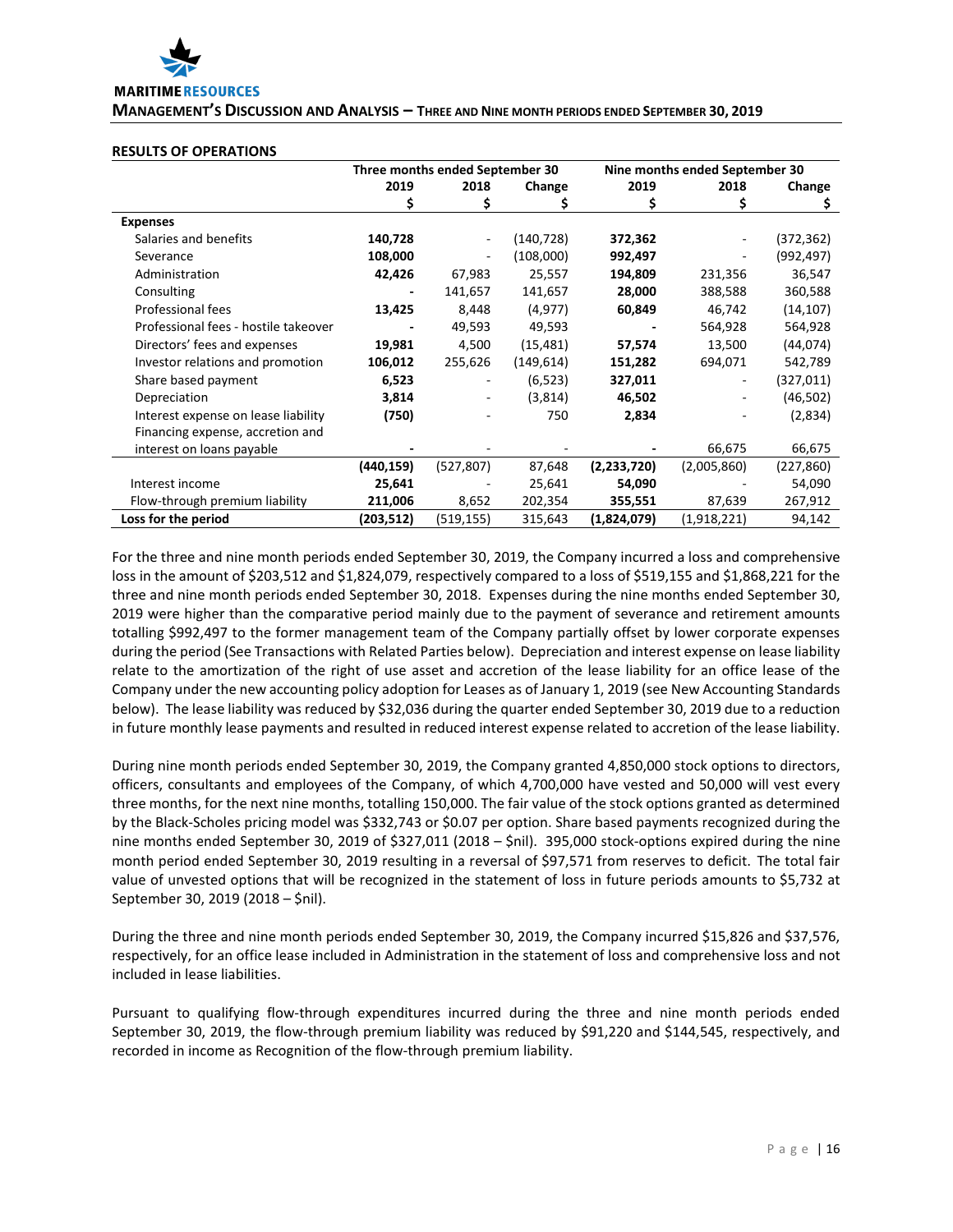# **SUMMARY OF QUARTERLY RESULTS**

The following table summarizes information derived from the Company's financial statements for each of the eight most recently completed quarters.

| in thousands, except per         | Sep 30<br>2019 | <b>Jun 30</b><br>2019 | <b>Mar 31</b><br>2019 | <b>Dec 31</b><br>2018 | Sep 30<br>2018 | <b>Jun 30</b><br>2018 | <b>Mar 31</b><br>2018 | <b>Dec 31</b><br>2017 |
|----------------------------------|----------------|-----------------------|-----------------------|-----------------------|----------------|-----------------------|-----------------------|-----------------------|
| share amounts                    |                | \$                    | \$                    | \$                    |                |                       | Ş                     |                       |
| Net loss:                        |                |                       |                       |                       |                |                       |                       |                       |
| (i)<br>in total                  | (204)          | (516)                 | (1, 104)              | (597)                 | (527)          | (941)                 | (400)                 | (543)                 |
| per share <sup>(1)</sup><br>(ii) | (0.00)         | (0.00)                | (0.01)                | (0.01)                | (0.01)         | (0.01)                | (0.01)                | (0.01)                |
| Cash                             | 3.444          | 5,444                 | 955                   | 2,359                 | 162            | 56                    | 361                   | 387                   |
| Exploration and evaluation       | 10,728         | 8,871                 | 8,140                 | 7,741                 | 7,300          | 7,078                 | 6,676                 | 6,470                 |
| Loans                            | nil            | nil                   | nil                   | nil                   | nil            | nil                   | nil                   | (443)                 |
| Deficit                          | (9, 347)       | (9, 144)              | (8, 721)              | (7,616)               | (7,028)        | (6, 501)              | (5, 436)              | (5, 107)              |

(1) *Fully diluted loss per share amounts are not shown as they would be anti-dilutive*.

The Company's operations are not driven by seasonal trends, but rather by reaching project milestones such as completing various geological, technical, environmental and socio-economic objectives as well as closing the financings needed to fund the Company's activities. The operating results of junior exploration companies typically demonstrate wide variations from period to period. These variances arise from fluctuations in such costs as sharebased compensation, level of exploration activity and unanticipated events such as hostile takeover bids.

#### **TRANSACTIONS WITH RELATED PARTIES**

#### **Key Management Personnel**

Key management personnel include those persons having authority and responsibility for planning, directing, and controlling the activities of the Company as a whole. The Company has determined that key management personnel consists of executive and non-executive members of the Company's Board of Directors and corporate officers.

Compensation paid or payable to key management personnel for services rendered were as follows for the three and nine months ended September 30:

|                                      | Three month  | Three month  | Nine month   | Nine month   |
|--------------------------------------|--------------|--------------|--------------|--------------|
|                                      | period ended | period ended | period ended | period ended |
|                                      | September 30 | September 30 | September 30 | September 30 |
|                                      | 2019         | 2018         | 2019         | 2018         |
|                                      |              |              |              |              |
| <b>Salaries</b>                      | 133,610      |              | 354,220      |              |
| Consulting                           |              | 87,000       | 24,000       | 261,000      |
| Contract wages <sup>(1)</sup>        |              | 19,500       | 6,500        | 58,500       |
| Directors' fees                      | 17,500       | 4,500        | 52,500       | 13,500       |
| Geological consulting <sup>(2)</sup> |              | 73,101       | 47,800       | 219,303      |
| Share based payments                 |              |              | 230,233      |              |
| Severances                           | 108,000      |              | 992,497      |              |
|                                      | 259.110      | 184.101      | 1,707,750    | 552.303      |

In accordance with *IAS 24, Related Party Disclosures*, key management personnel are those persons having authority and responsibility for planning, directing and controlling the activities of the Company directly or indirectly, including any directors (executive and non-executive). The remuneration of directors and key executives is determined by the Board of Directors having regard to the performance of individuals and market trends.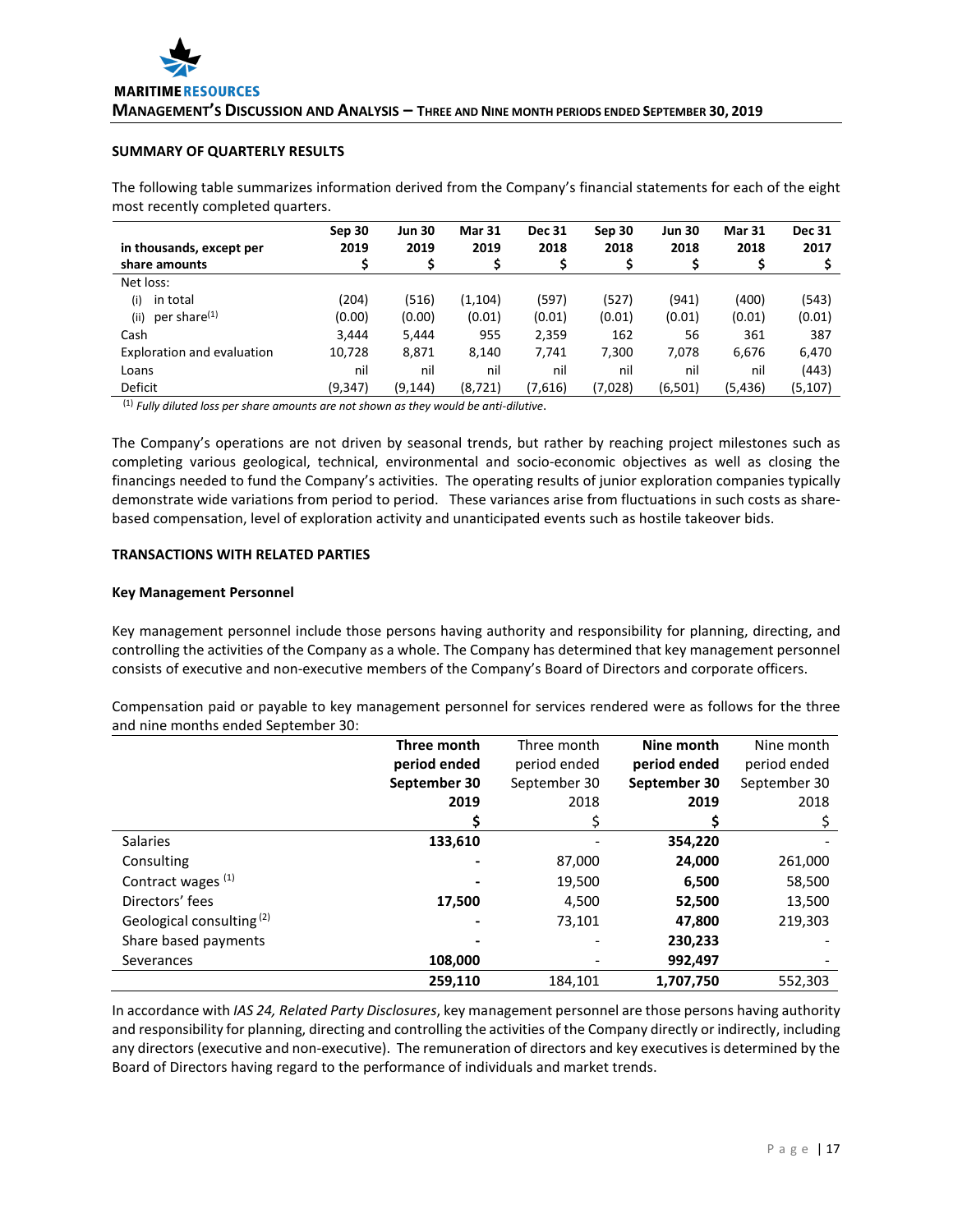

At September 30, 2019, the Company included in accounts payable and accrued liabilities \$17,500 of directors' fees payable to the members of board of directors of the Company for services provided during the three month period ended September 30, 2019.

At September 30, 2018, the Company owed \$1,473 to the former CFO and \$3,572 to a former director of the Company in respect of expenses incurred on behalf of the Company and was included in accounts payable and accrued liabilities.

During the three months ended March 31, 2019, the Company announced that it had made management changes. Pursuant to the management changes, the Company paid severances totalling \$884,497 to the former Chief Executive Officer (\$391,496), Chief Financial Officer (\$117,000), Chief Operating Officer (\$328,001) and Corporate Secretary (\$48,000) of the Company.

During the three months ended September 30, 2019, the Company paid Mr. Bernard Kahlert, P.Geo., who served as Vice President of Exploration for the Company, a sum of \$108,000 upon his retirement.

#### **Related-party transactions**

Effective February 1, 2019, the Company entered into a sublease for office space in Toronto, with a corporation that is related as they have directors, as well as the Chief Financial Officer and Corporate Secretary in common. The related corporation also charged Maritime for reimbursement of direct third party purchases of certain office administration services. Effective July 1, 2014, the Company entered into arrangement with an administration and exploration services contractor ("AESC") in which a director is a shareholder, pursuant to which it receives office, administrative and exploration services. The AESC ceased to be a related party of the Company effective February 1, 2019.

|                              | Three month  | Three month  | Nine month     | Nine month   |
|------------------------------|--------------|--------------|----------------|--------------|
|                              | period ended | period ended | period ended   | period ended |
|                              | September 30 | September 30 | September 30   | September 30 |
|                              | 2019         | 2018         | 2019           | 2018         |
|                              |              |              |                |              |
| Rent                         | 15,826       |              | 37,576         |              |
| Office administration        | 1,133        |              | 3,422          |              |
| Rent - AESC                  |              | 24,860       |                | 74,579       |
| Office administration - AESC |              | 4,809        | $\blacksquare$ | 14,678       |
|                              | 16,959       | 29,669       | 40,998         | 89,257       |

For the three and nine month periods ended September 30, the Company was charged the following:

#### **LIQUIDITY AND CAPITAL RESOURCES**

The Company has no operations that generate cash flow at this time. The Company's future financial success will depend on its success in re-starting the past producing Hammerdown gold mine and, also on the expansion of, or discovery of, one or more economic mineral deposits or business opportunities. The process can take many years, can consume significant resources and is largely based on factors that are beyond the control of the Company and its management.

Management's objective is to ensure that there is sufficient capital to minimize liquidity risk and to continue as a going concern. As an exploration stage company, the Company has financed its activities primarily by the issuance of equity securities. Although the Company has been successful in the past in obtaining financing through the sale of equity securities, there can be no assurance that the Company will be able to obtain adequate financing in the future, or that the terms of such financings will be favourable.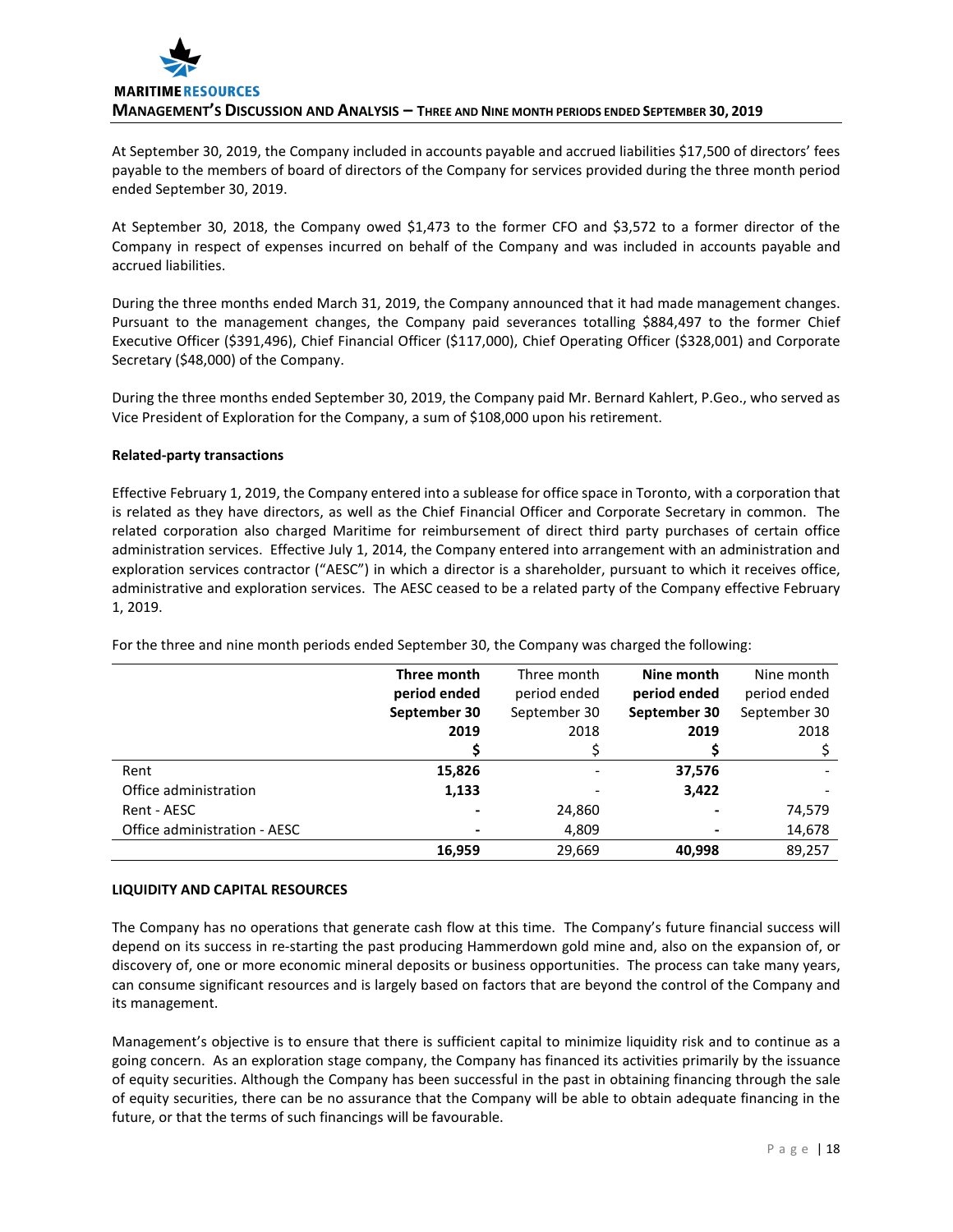

On April 24, 2019, the Company closed a non-brokered private placement raising aggregate gross proceeds of \$6,092,500 through the issuance of a combination of units at a price of \$0.10 per unit and flow-through units at a price of \$0.12 per unit. The Company considers this to be sufficient financing to carry out its 2019 plan.

#### **Working Capital**

The Company had \$3,112,282 in working capital as at September 30, 2019 (December 31, 2018 – \$2,324,737) (see "Non-IFRS Measures"). As at September 30, 2019, the Company has no debt, does not have any unused lines of credit or other arrangements in place to borrow funds, and has no off-balance sheet arrangements. The Company has no current plans to use debt financing and does not use hedges or other financial derivatives.

The Company manages its liquidity risk (i.e., the risk that it will not be able to meet its obligations as they become due) by forecasting cash flows from operations together with its investing and financing activities. Expenditures are adjusted to ensure liabilities can be funded as they become due. Management and the Board of Directors are actively involved in the review, planning, and approval of significant expenditures and commitments.

#### **Operating Activities**

Cash used in operating activities was \$1,529,187 for the nine month period ended September 30, 2019, compared to \$1,416,823 in the same period of 2018.

#### **Financing Activities**

Financing activities resulted in cash inflows of \$5,570,173 from the issuance of shares partially offset by repayment of lease liabilities during the nine months ended September 30, 2019, compared to cash inflows of \$1,960,170 in the same period of 2018, from the issuance of shares partially offset by the repayment of the loan.

#### **Investing Activities**

Investing activities, relating predominantly to exploration and evaluation expenditures on the Company's exploration properties, resulted in cash outflows of \$2,955,992 during the nine month period ended September 30, 2019 compared to \$768,722 during the nine month period ended September 30, 2018.

#### **CONTINGENCIES**

The Company may be subject to various contingent liabilities that occur in the normal course of operations. The Company is not aware of any pending or threatened proceedings that would have a material adverse effect on the financial position or future results of the Company.

#### **OFF BALANCE SHEET ARRANGEMENTS**

The Company does not have any off-balance sheet arrangements.

#### **FINANCIAL INSTRUMENTS**

The Company's financial instruments consist of cash, receivables, and accounts payable and accrued liabilities. The carrying value of receivables, and accounts payable and accrued liabilities approximate their fair values due to the short-term nature of these instruments. The fair value of cash is measured based on level 1 of the fair value hierarchy.

The Company's risk exposures and the impact on the Company's financial instruments are summarized below.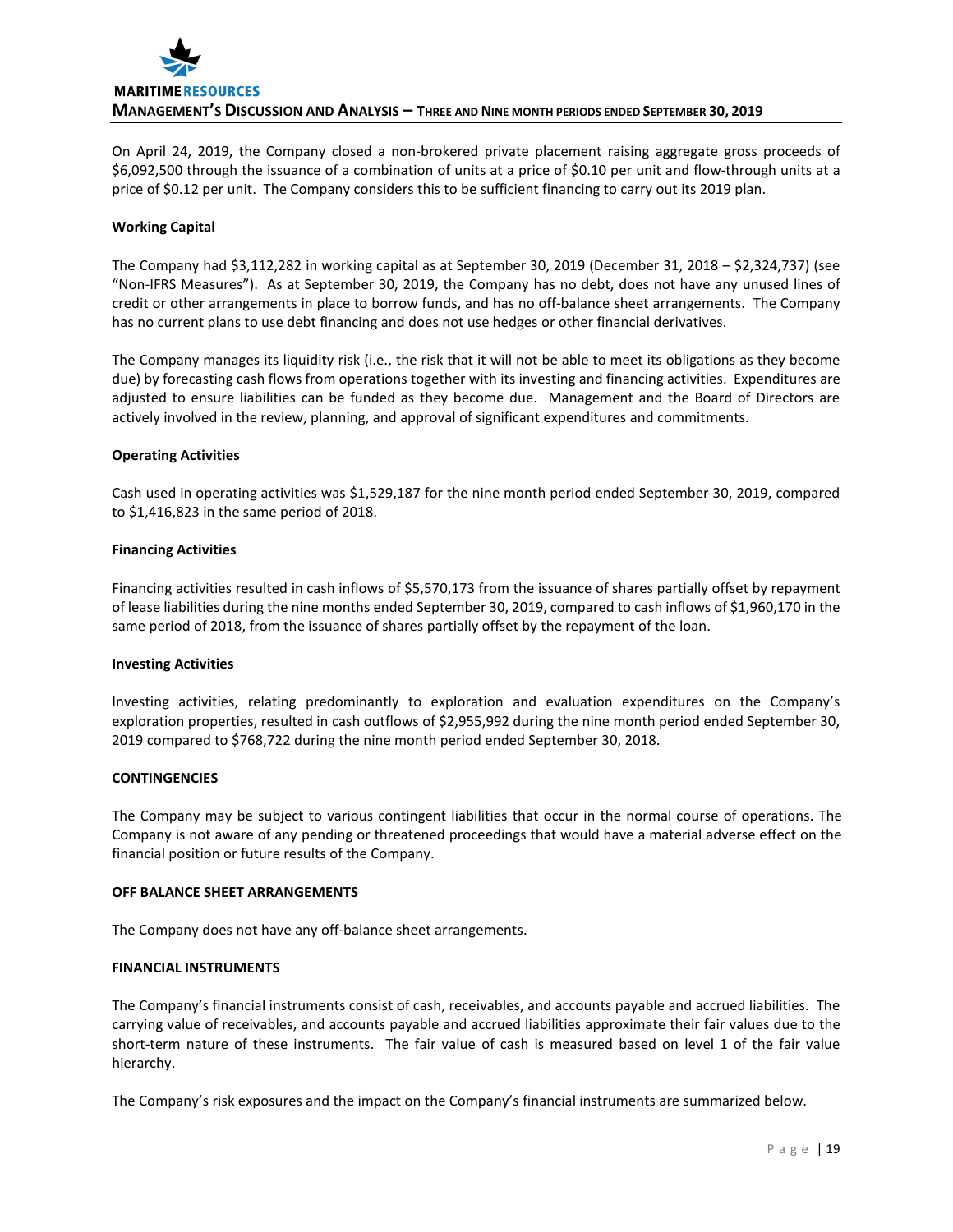#### **Credit risk**

Credit risk is the risk of a financial loss to the Company if a counter-party to a financial instrument fails to meet its contractual obligation. The Company's receivables consist primarily of tax receivables due from federal and provincial government agencies. The Company has no customers or trade receivables as at September 30, 2019. The Company does not have a significant concentration of credit risk with any single counter-party. The Company's cash is invested in interest bearing accounts at major Canadian chartered banks. Because of these circumstances, the Company does not believe it has a material exposure to credit risk.

#### **Interest rate risk**

Interest rate risk is the risk that the fair value or future cash flows of a financial instrument will fluctuate because of changes in market interest rates. Financial assets and liabilities with variable interest rates expose the Company to cash flow interest rate risk. The risk that the Company will realize a loss in cash is limited because the Company's deposits are redeemable on demand.

#### **Liquidity risk**

Liquidity risk is the risk that the Company will not be able to meet its obligations as they become due. The Company's ability to continue as a going concern is dependent on management's ability to raise required funding through future equity issuances, asset sales or a combination thereof.

The Company manages its liquidity risk by forecasting cash flows from operations and anticipating any investing and financing activities. As at September 30, 2019, the Company had cash totalling \$3,444,060 (December 31, 2018 – \$2,359,066) to settle accounts payable and accrued liabilities of \$794,544 (December 31, 2018 – \$121,441). Management and the Board of Directors are actively involved in the review, planning and approval of significant expenditures and commitments.

As at September 30, 2019 and December 31, 2018, the Company's accounts payable and accrued liabilities have contractual maturities of less than 60 days and are subject to normal trade terms.

#### **Price risk**

The Company is exposed to price risk with respect to commodity and equity prices. Equity price risk is defined as the potential adverse impact on the Company's earnings due to movements in individual equity prices or general movements in the level of the stock market. Commodity price risk is defined as the potential adverse impact on earnings and economic value due to commodity price movements and volatilities. The Company closely monitors commodity prices, individual equity movements, and the stock market to determine the appropriate course of action to be taken by the Company.

#### **RISK FACTORS AND UNCERTAINTIES**

The Company is subject to risks and uncertainties similar to other companies in a comparable stage of exploration. These risks include, but are not limited to, continuing losses, dependence on key individuals, and the ability to secure adequate financing to meet minimum capital required to successfully complete its exploration programs and continue as a going concern. While the Company has been successful in raising financing to date, there can be no assurance that it will be able to do so in the future. The operations of the Company are speculative due to the highrisk nature of its business. These risk factors and uncertainties could materially affect the Company's future operating results and could cause actual events to differ materially from those described herein and in forwardlooking statements and forward-looking information relating to the Company. For a more comprehensive discussion of the risks and uncertainties faced by the Company, please refer to the Company's MD&A as at December 31, 2018 filed on www.sedar.com.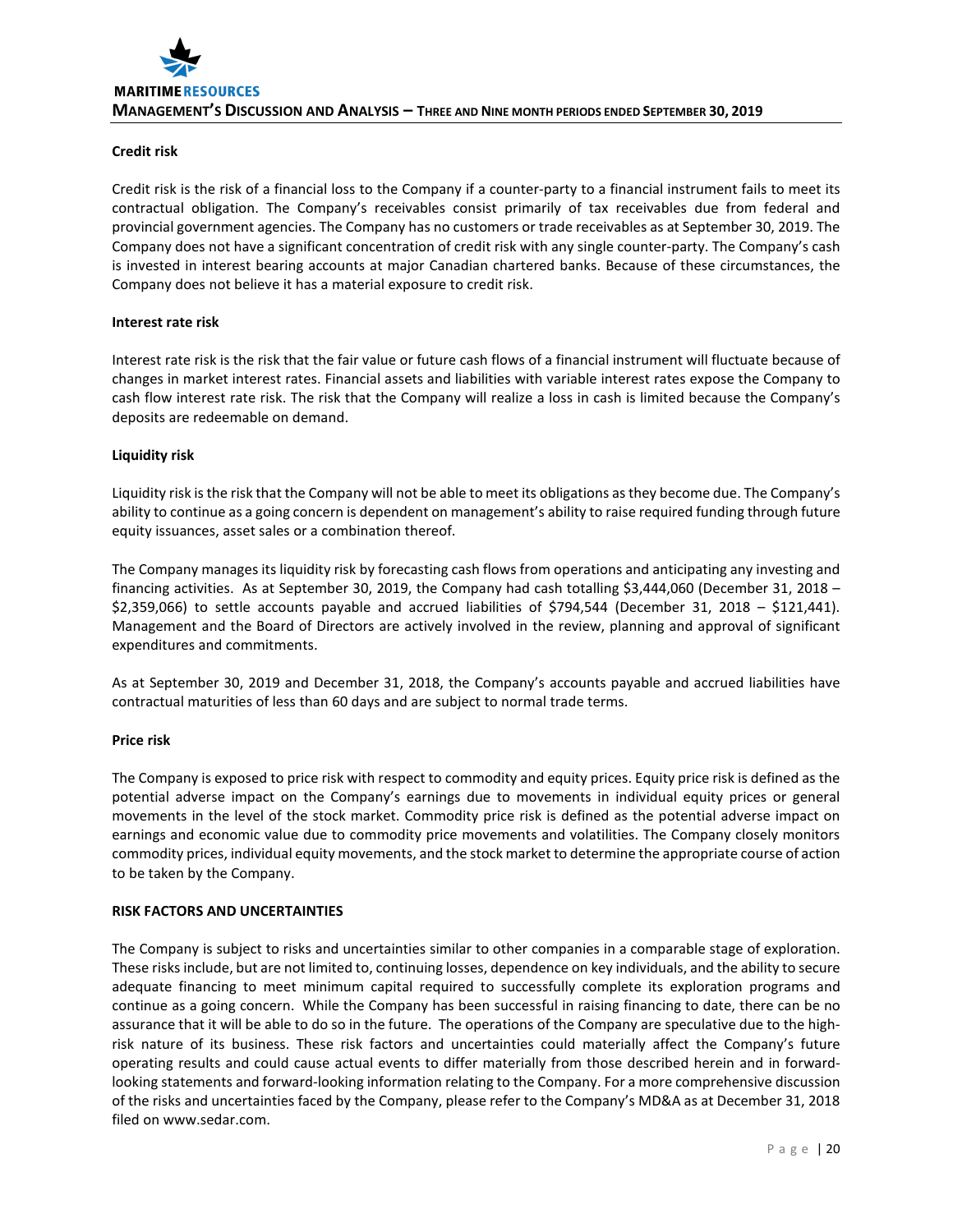# **MANAGEMENT'S RESPONSIBILITY FOR THE FINANCIAL STATEMENTS**

The information included in the Financial Statements and this MD&A is the responsibility of management, and their preparation in accordance with IFRS requires management to make estimates and their assumptions that affect the reported amounts of assets and liabilities, the disclosure of contingent assets and liabilities at the date of the Financial Statements, and the reported amount of income and expenses during the reported period. Actual results could differ from those estimates.

# **CRITICAL ACCOUNTING ESTIMATES AND JUDGEMENTS**

The preparation of financial statements in conformity with IFRS requires management to make judgments, estimates and assumptions that affect the application of policies and reported amounts of assets and liabilities, and revenue and expenses. The estimates and associated assumptions are based on historical experience and various other factors that are believed to be reasonable under the circumstances, the results of which form the basis of making the judgments about carrying values of assets and liabilities that are not readily apparent from other sources. Actual results may differ from these estimates.

The estimates and underlying assumptions are reviewed on an ongoing basis. Revisions to accounting estimates are recognized in the period in which the estimate is revised if the revision affects only that period or in the period of the revision and further periods if the review affects both current and future periods.

Critical judgments exercised in the application of accounting policies and estimates having the most significant effects on the amounts recognized in the Financial Statements are as follows:

*Economic recoverability and profitability of future economic benefits of exploration and evaluation assets* – Management has determined that exploration, evaluation and related costs incurred which were capitalized may have future economic benefits and may be economically recoverable. Management uses several criteria in its assessments of economic recoverability and probability of future economic benefits, including geological and other technical information, a history of conversion of mineral deposits with similar characteristics to its properties, evaluation of permitting and environmental issues and other such factors.

*Royalty reserve* - Royalty reserve includes proceeds received from royalty units, repayable from future production. As future production is not determinable, the royalty units have been classified as capital in nature.

The most significant accounts that require estimates as the basis for determining the stated amounts include the following:

*Valuation of share-based payments, broker compensation and finders' warrants* – The Company uses the Black-Scholes Option Pricing Model for valuation of share-based payments, agent compensation and finders' warrants, which requires the input of subjective assumptions including expected price volatility, interest rate, and forfeiture rate. Changes in the input assumptions can materially affect the fair value estimate and the Company's results and equity reserves. The resulting value calculated is not necessarily the value that the holder of the option could receive in an arm's length transaction, given that there is no market for the options and they are not transferable.

*Income taxes* – In assessing the probability of realizing deferred tax assets, management makes estimates related to expectation of future taxable income, applicable tax opportunities, expected timing of reversals of existing temporary differences and the likelihood that tax position taken will be sustained upon examination by applicable tax authorities. In making its assessments, management gives additional weight to positive and negative evidence that can be objectively verified.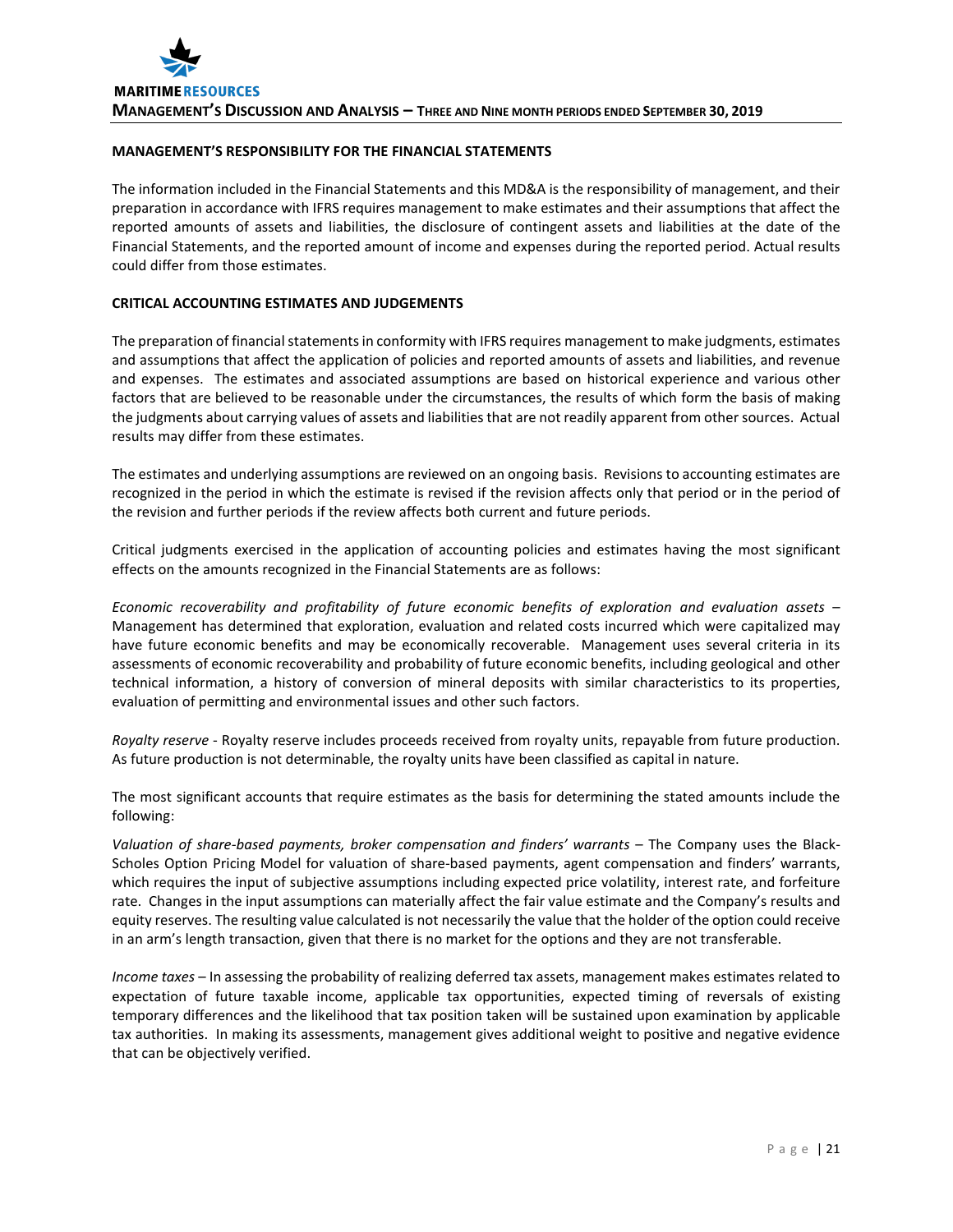#### **NEW ACCOUNTING STANDARDS AND POLICIES**

#### **Leases**

The Company has adopted the new *IFRS 16 – Leases* ("IFRS 16") accounting standard, effective January 1, 2019. The adoption of IFRS 16 has resulted in the changes in accounting policies described in Note 3 of the condensed interim financial statements for the three and nine months ended September 30, 2019.

IFRS 16 was issued by the IASB on January 13, 2016, and has replaced IAS 17, Leases. IFRS 16 brings most leases onbalance sheet for lessees under a single model, eliminating the distinction between operating and finance leases. Lessor accounting however, remains largely unchanged and the distinction between operating and finance leases is retained. IFRS 16 was adopted using the modified retrospective transition method as at January 1, 2019 without restatement of comparatives. The impact of the transition to IFRS 16 is disclosed in Note 3 of the condensed interim financial statements.

#### **Property and equipment**

During the three month period ended September 30, 2019, the Company purchased two vehicles for use at its exploration properties and required the adoption of an accounting policy relating to property and equipment also described in Note 3 of the condensed interim financial statements for the three and nine months ended September 30, 2019.

# **DISCLOSURE OF SECURITIES OUTSTANDING**

As at November 25, 2019, the following common shares, common share purchase options, finders' warrants and common share purchase warrants were outstanding.

|                                               |                    |                       | <b>Number of shares and</b> |
|-----------------------------------------------|--------------------|-----------------------|-----------------------------|
|                                               |                    | <b>Exercise price</b> | number of shares on         |
|                                               | <b>Expiry date</b> | per share             | exercise                    |
| <b>Common shares</b>                          |                    |                       | 189,800,469                 |
| Common share purchase options                 | 13-Nov-2020        | \$0.15                | 1,685,000                   |
| Common share purchase options                 | 29-Jul-2021        | \$0.25                | 2,300,000                   |
| Common share purchase options                 | 26-Apr-2022        | \$0.15                | 200,000                     |
| Common share purchase options                 | 04-Dec-2022        | \$0.10                | 500,000                     |
| Common share purchase options                 | 15-Dec-2022        | \$0.10                | 2,500,000                   |
| Common share purchase options                 | 06-Dec-2023        | \$0.11                | 4,805,000                   |
| Common share purchase options                 | 18-Jun-2024        | \$0.10                | 4,850,000                   |
| Common share purchase options                 |                    |                       | 16,840,000                  |
| Common share purchase warrants                | 06-Jan-2020        | \$0.20                | 6,383,333                   |
| Common share purchase warrants                | 07-Nov-2020        | \$0.15                | 15,431,450                  |
| Common share purchase warrants                | 12-24-Apr-2021     | \$0.15                | 28,448,333                  |
| Common share purchase warrants <sup>(1)</sup> |                    |                       | 50,263,116                  |
| Finders' warrants                             | 06-Jan-2020        | \$0.20                | 480,000                     |
| Finders' warrants                             | 07-Nov-2020        | \$0.15                | 1,076,395                   |
| Finders' warrants                             | 07-Nov-2020        | \$0.11                | 2,152,791                   |
| Finders' warrants                             | 12-24-Apr-2021     | \$0.15                | 3,863,294                   |
| Finders' warrants <sup>(2)</sup>              |                    |                       | 7,572,480                   |

*(1) Each transferable warrant entitles the holder to acquire one common share of the Company.*

*(2) Each non-transferable warrant entitles the holder to acquire one common share of the Company.*